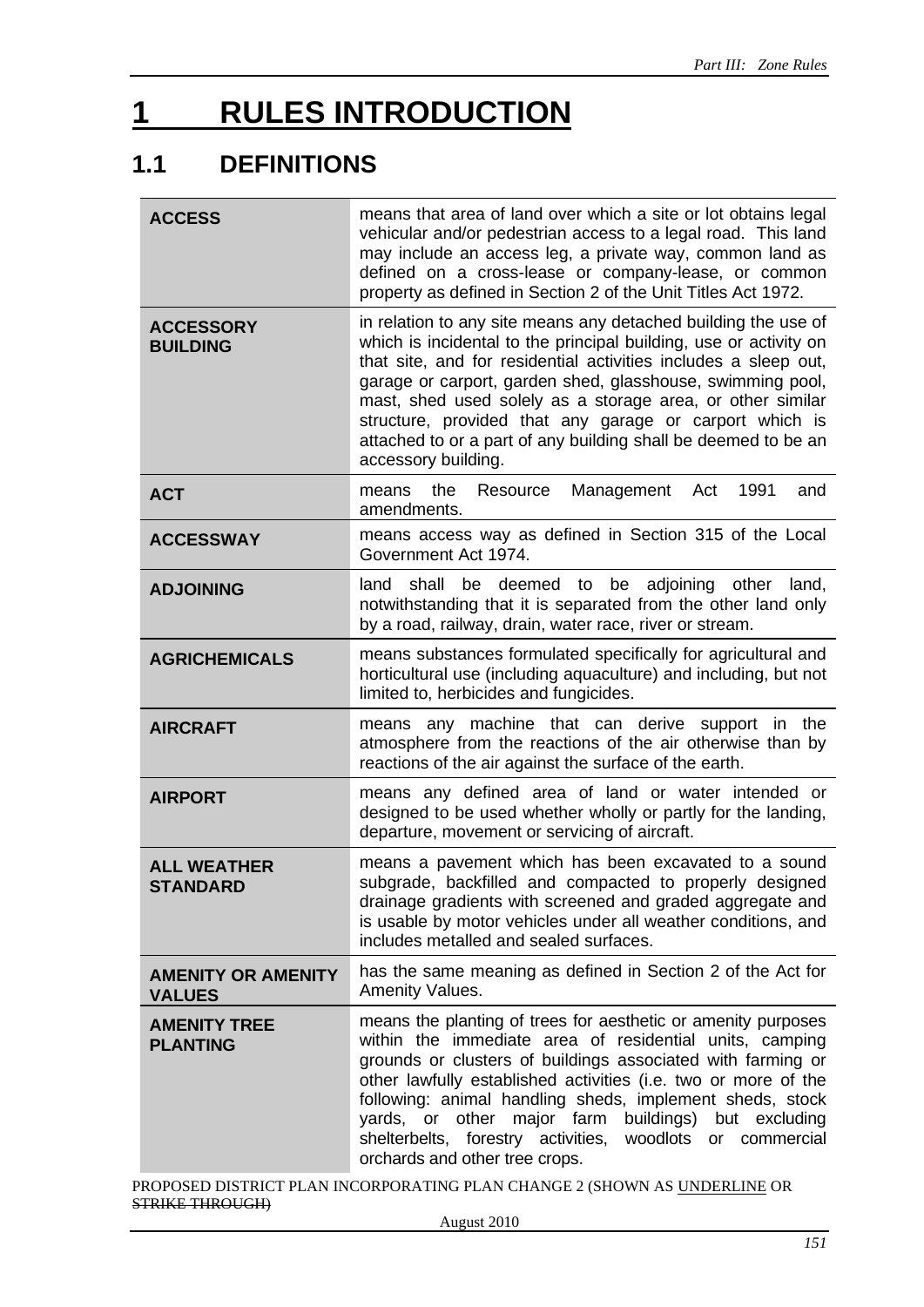| <b>ARTERIAL ROAD</b>          | Means any legal road or motorway in the District under the<br>control of Transit New Zealand in terms of the Transit New<br>Zealand Act, and includes all roads currently designated as<br>State Highways and Motorways.                                                                                                                                                                                                                                                                                                                                                                                                                                                                                                                                                                                                                                                                                                                                                                          |  |  |
|-------------------------------|---------------------------------------------------------------------------------------------------------------------------------------------------------------------------------------------------------------------------------------------------------------------------------------------------------------------------------------------------------------------------------------------------------------------------------------------------------------------------------------------------------------------------------------------------------------------------------------------------------------------------------------------------------------------------------------------------------------------------------------------------------------------------------------------------------------------------------------------------------------------------------------------------------------------------------------------------------------------------------------------------|--|--|
| <b>BALCONY</b>                | means a floor at other than ground level having at least one<br>side completely open except for a balustrade of a maximum<br>height of 1.2m above balcony floor level. The balcony may<br>be roofed and shall have direct access to the Residential Unit<br>it serves.                                                                                                                                                                                                                                                                                                                                                                                                                                                                                                                                                                                                                                                                                                                            |  |  |
| <b>BEE-KEEPING</b>            | means the keeping of bees for their honey.                                                                                                                                                                                                                                                                                                                                                                                                                                                                                                                                                                                                                                                                                                                                                                                                                                                                                                                                                        |  |  |
| <b>BEVERAGE</b>               | means any drink, including liquor, fit for human consumption.                                                                                                                                                                                                                                                                                                                                                                                                                                                                                                                                                                                                                                                                                                                                                                                                                                                                                                                                     |  |  |
| <b>BOAT</b>                   | means any vessel, appliance or equipment used or designed<br>to be used for flotation and navigation on or through the<br>surface of water, other than a wetsuit or life-jacket, and<br>includes any aircraft whilst such aircraft is on the surface of<br>Craft or boating craft shall have the same<br>the water.<br>meaning. Boating activities shall mean activities involving the<br>use of boats on the surface of water.                                                                                                                                                                                                                                                                                                                                                                                                                                                                                                                                                                   |  |  |
| <b>BOUNDARY</b>               | means any boundary of the net area of a site and includes<br>any road boundary or internal boundary. Site boundary shall<br>have the same meaning as boundary.                                                                                                                                                                                                                                                                                                                                                                                                                                                                                                                                                                                                                                                                                                                                                                                                                                    |  |  |
| - INTERNAL<br><b>BOUNDARY</b> | means any boundary of the net area of a site other than a<br>road boundary.                                                                                                                                                                                                                                                                                                                                                                                                                                                                                                                                                                                                                                                                                                                                                                                                                                                                                                                       |  |  |
| - ROAD<br><b>BOUNDARY</b>     | means any boundary of a site abutting a legal road (other<br>than an accessway, vehicle access leg or service lane) or<br>contiguous to a boundary of a road designation. Frontage or<br>road frontage shall have the same meaning as road<br>boundary.                                                                                                                                                                                                                                                                                                                                                                                                                                                                                                                                                                                                                                                                                                                                           |  |  |
| <b>BUILDING</b>               | shall have the same meaning as in the Building Act 1991, but<br>does not include:<br>• Fences or walls of 2m in height or less above ground level<br>or retaining walls of 1.5m in height or less below<br>undisturbed ground level, not used for a sign or for any<br>purpose other than as a fence, retaining wall or wall.<br>Structures less than 10m <sup>2</sup> in area and in addition less than<br>$\bullet$<br>2m in height above ground level.<br>• Covered porches or<br>conservatories<br>existing<br>on<br>foundations of an existing residential unit less than 5m <sup>2</sup> .<br>Radio and television aerials (excluding dish antennae for<br>$\bullet$<br>receiving satellite television which are greater than 1m in<br>diameter), less than 8m in height above ground level.<br>Masts and poles less than 8m in height above ground<br>$\bullet$<br>level.<br>Building includes the construction, erection, alteration,<br>relocation or placement on a site of a building. |  |  |
| <b>BUILDING COVERAGE</b>      | means that portion of the net area of a site which is covered<br>by buildings or parts of buildings, including overhanging or                                                                                                                                                                                                                                                                                                                                                                                                                                                                                                                                                                                                                                                                                                                                                                                                                                                                     |  |  |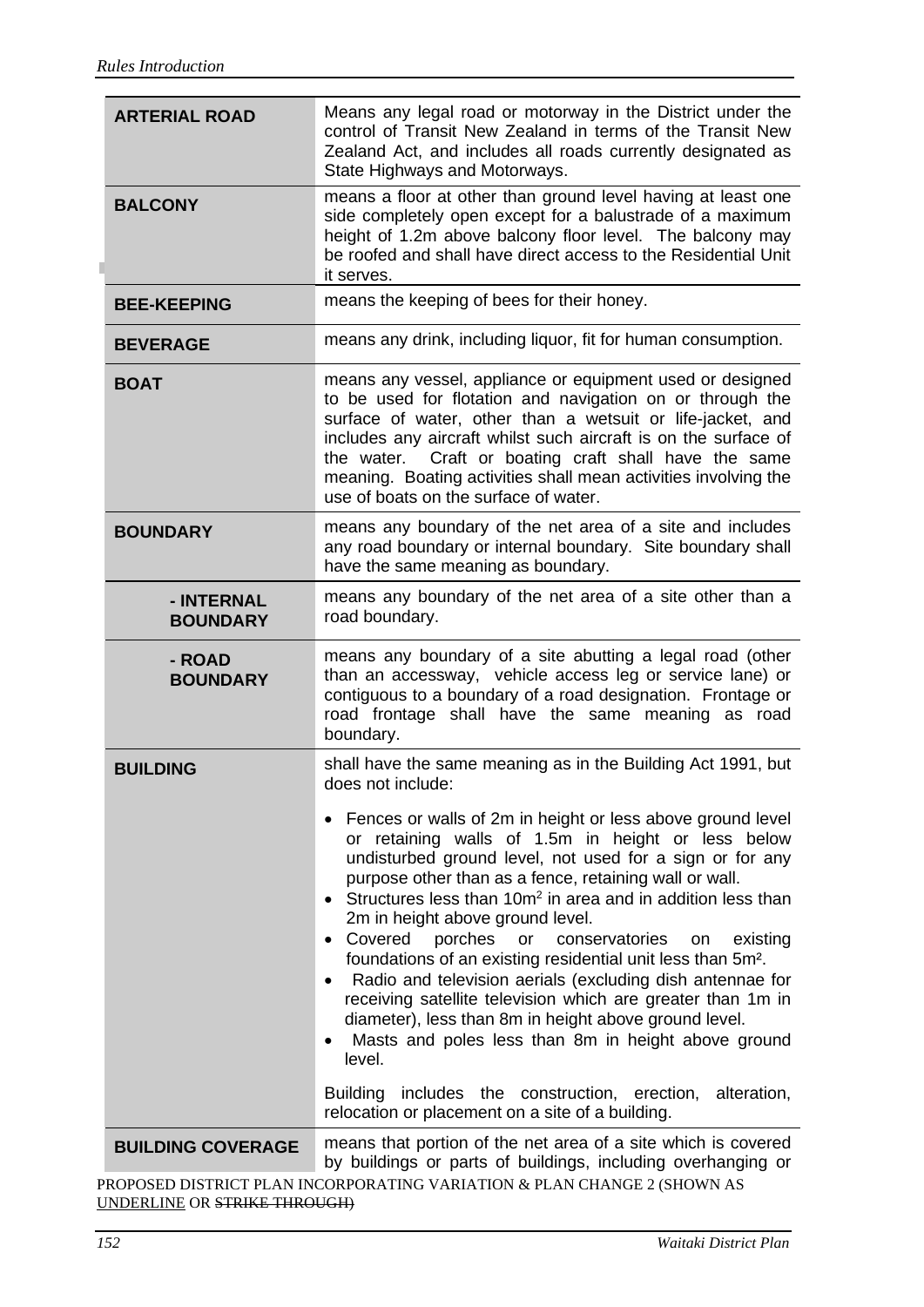|                                                                      | cantilevered parts of buildings, expressed as a percentage or<br>area.                                                                                                                                                                                                                                                                                                                                                                                                                                      |  |  |
|----------------------------------------------------------------------|-------------------------------------------------------------------------------------------------------------------------------------------------------------------------------------------------------------------------------------------------------------------------------------------------------------------------------------------------------------------------------------------------------------------------------------------------------------------------------------------------------------|--|--|
|                                                                      | The following shall not be included in Building Coverage:                                                                                                                                                                                                                                                                                                                                                                                                                                                   |  |  |
|                                                                      | Pergolas.<br>$\bullet$<br>That part of eaves and/or spouting, fire aprons or bay or<br>box windows projecting 600mm or less horizontally from<br>any exterior wall.<br>Uncovered terraces or decks which are not more than 1m<br>above ground level.<br>Uncovered swimming pools no higher than 1m above<br>ground level.<br>• Fences, walls and retaining walls.                                                                                                                                           |  |  |
| <b>BUILDING LINE</b><br><b>RESTRICTION</b>                           | means a restriction imposed on a site to ensure that when<br>new buildings are erected or existing buildings re-erected,<br>altered or substantially rebuilt, no part of any such building<br>shall stand within the area between the building line and the<br>adjacent site boundary.                                                                                                                                                                                                                      |  |  |
| <b>CAMPING GROUND</b>                                                | means camping ground as defined in the Camping Ground<br>Regulations 1985.                                                                                                                                                                                                                                                                                                                                                                                                                                  |  |  |
| <b>CAPTIVE BALLOON</b>                                               | means a non-powered balloon for advertising purposes,<br>which is tethered to a site or structure on a site.                                                                                                                                                                                                                                                                                                                                                                                                |  |  |
| <b>CARRIAGEWAY</b>                                                   | means that portion of a road devoted particularly to the use of<br>motor vehicles.                                                                                                                                                                                                                                                                                                                                                                                                                          |  |  |
| <b>CEMENT</b><br><b>MANUFACTURING</b>                                | means the manufacture of ordinary, rapid hardening,<br>modified cement, the manufacture of calcium oxide and<br>calcium hydrate, and associated activities such as the<br>packaging, storage and loading of finished products within<br>buildings, and<br>also administrative offices, workshops,<br>laboratories and staff facilities.                                                                                                                                                                     |  |  |
| <b>COASTAL FLOOD AND</b><br><b>EROSION</b><br><b>PROTECTION WORK</b> | means works, structures or planting for the protection of<br>property and people from coastal erosion or inundation from<br>the sea; and includes areas of vegetation maintained or<br>planted adjacent to the foreshore, embankments, access<br>tracks, rock work, anchored trees, wire rope, iron structures<br>and other structures.                                                                                                                                                                     |  |  |
| <b>COASTAL</b><br><b>PROTECTION POLICY</b><br><b>AREA</b>            | means the area of land, within the Rural General Zone but<br>excluding urban (developed) or designated sites, extending<br>100 metres inland from the mean high water springs along<br>the coast of the district.                                                                                                                                                                                                                                                                                           |  |  |
| <b>COMMERCIAL</b>                                                    | Means involving payment, exchange or other consideration.                                                                                                                                                                                                                                                                                                                                                                                                                                                   |  |  |
| <b>COMMERCIAL</b><br><b>ACTIVITY</b>                                 | means the use of land and buildings for the display, offering,<br>provision, sale or hire of goods, equipment, or services, and<br>includes shops, markets, showrooms, restaurants, takeaway<br>food bars, professional, commercial and administrative offices,<br>postal services, service stations, motor vehicle sales, the sale<br>of liquor and associated parking areas; but excludes<br>community<br>recreational,<br>and<br>service<br>activities,<br>home<br>occupations or visitor accommodation. |  |  |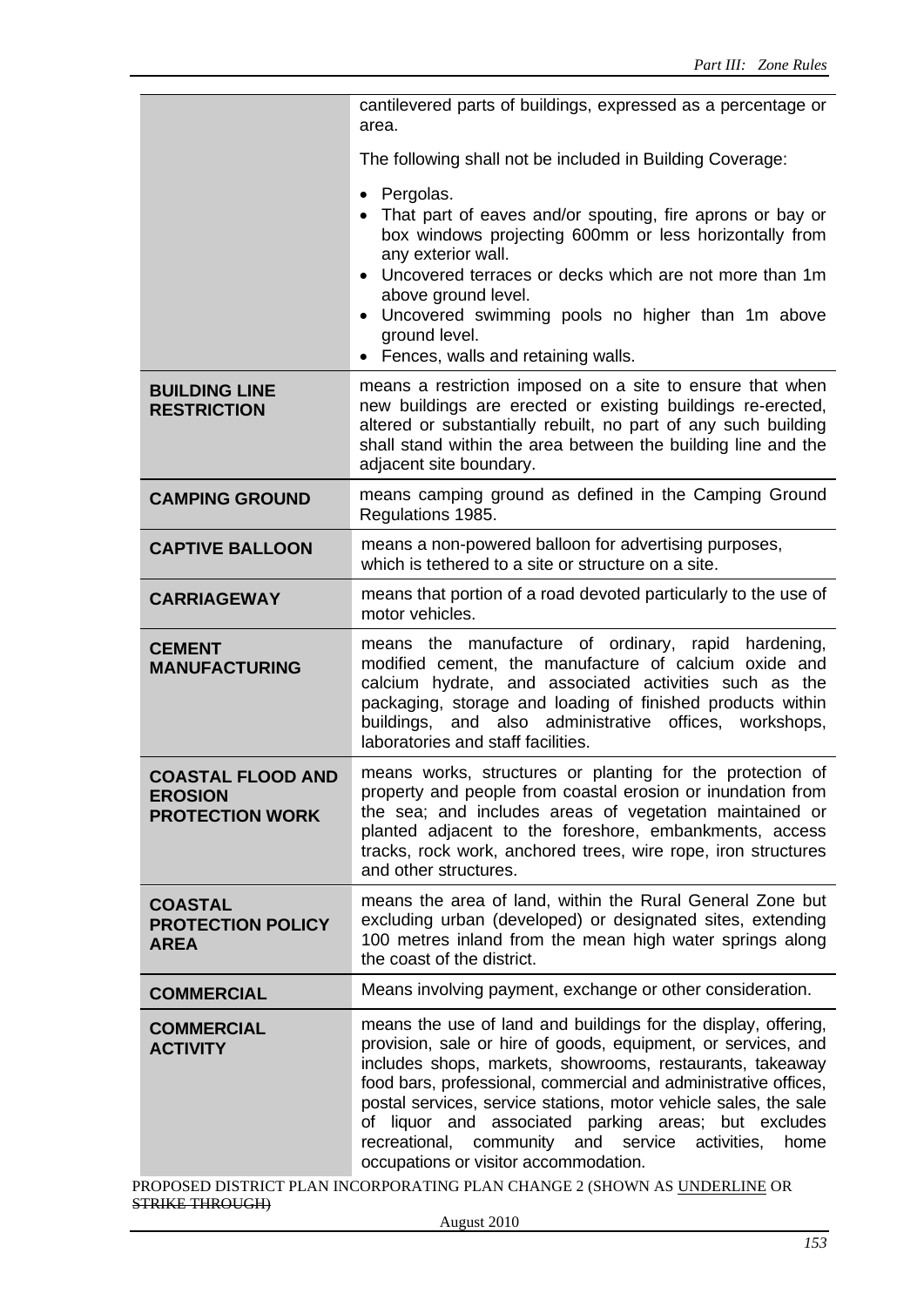| <b>COMMERCIAL</b><br><b>LIVESTOCK</b>    | means livestock bred, reared and/or kept on a property either<br>primarily or partly for the purpose of commercial gain, but<br>excludes domestic livestock.                                                                                                                                                                                                                                                                                                                                                                                     |  |  |
|------------------------------------------|--------------------------------------------------------------------------------------------------------------------------------------------------------------------------------------------------------------------------------------------------------------------------------------------------------------------------------------------------------------------------------------------------------------------------------------------------------------------------------------------------------------------------------------------------|--|--|
| <b>COMMUNITY ACTIVITY</b>                |                                                                                                                                                                                                                                                                                                                                                                                                                                                                                                                                                  |  |  |
| - GENERAL<br>- LIVE-IN                   | means the use of land and buildings for the primary purpose<br>of health, welfare, care, safety, education, culture and/or<br>spiritual well-being, but excludes recreational activities. A<br>community activity includes schools, doctors surgeries and<br>professionals, churches, halls,<br>health<br>other<br>libraries,<br>community centres, police stations, fire stations, courthouses,<br>probation and detention centres, government and local<br>government offices.                                                                 |  |  |
|                                          | means the use of land and buildings for the primary purpose<br>of health, welfare, care, safety, education, cultural and/or<br>spiritual well-being. Live-in community activities, providing<br>living and sleeping facilities on site, either on a permanent or<br>temporary basis, for people who require care or who require<br>accommodation for educational purposes. Live-in community<br>activities include hospitals, resthomes, education boarding<br>houses, but excludes general community activities and<br>recreational activities. |  |  |
| <b>COUNCIL</b>                           | means the Waitaki District Council or any Committee, Sub-<br>Committee, Community Board, Commissioner or person to<br>whom any of the Council's powers, duties or discretions<br>under this Plan have been lawfully delegated pursuant to the<br>provisions of the Act. District Council shall have the same<br>meaning.                                                                                                                                                                                                                         |  |  |
| <b>COVERAGE</b>                          | refer building coverage.                                                                                                                                                                                                                                                                                                                                                                                                                                                                                                                         |  |  |
| <b>CRITICAL ZONE</b><br><b>STANDARDS</b> | for an explanation of this term, refer Part 1, Section 8.                                                                                                                                                                                                                                                                                                                                                                                                                                                                                        |  |  |
| <b>DAY CARE FACILITY</b>                 | means land and/or buildings used for the care during the day<br>of elderly persons, persons with social, intellectual or physical<br>disabilities and/or children, other than those residing on the<br>site.                                                                                                                                                                                                                                                                                                                                     |  |  |
| <b>DAY-TIME</b>                          | means 0700 to 2200 hours Monday to Friday and 0800 to<br>1700 hours Saturday                                                                                                                                                                                                                                                                                                                                                                                                                                                                     |  |  |
| <b>DESIGN AND</b><br><b>APPEARANCE</b>   | in relation to buildings, means the bulk and shape of the<br>building including roof pitches, the materials of construction<br>and the colour of exterior walls.                                                                                                                                                                                                                                                                                                                                                                                 |  |  |
| <b>DEVELOPMENT</b>                       | for the purpose of determining financial contributions, means<br>development or re-development of the site and includes:<br>The construction, erection, establishment or alteration of<br>any building, fixed plant or machinery, or any other works.<br>Any fencing, drainage, earthworks, filling or reclamation<br>of land, or the making of any retaining walls or other<br>works relating to that fencing, drainage, earthworks, filling                                                                                                    |  |  |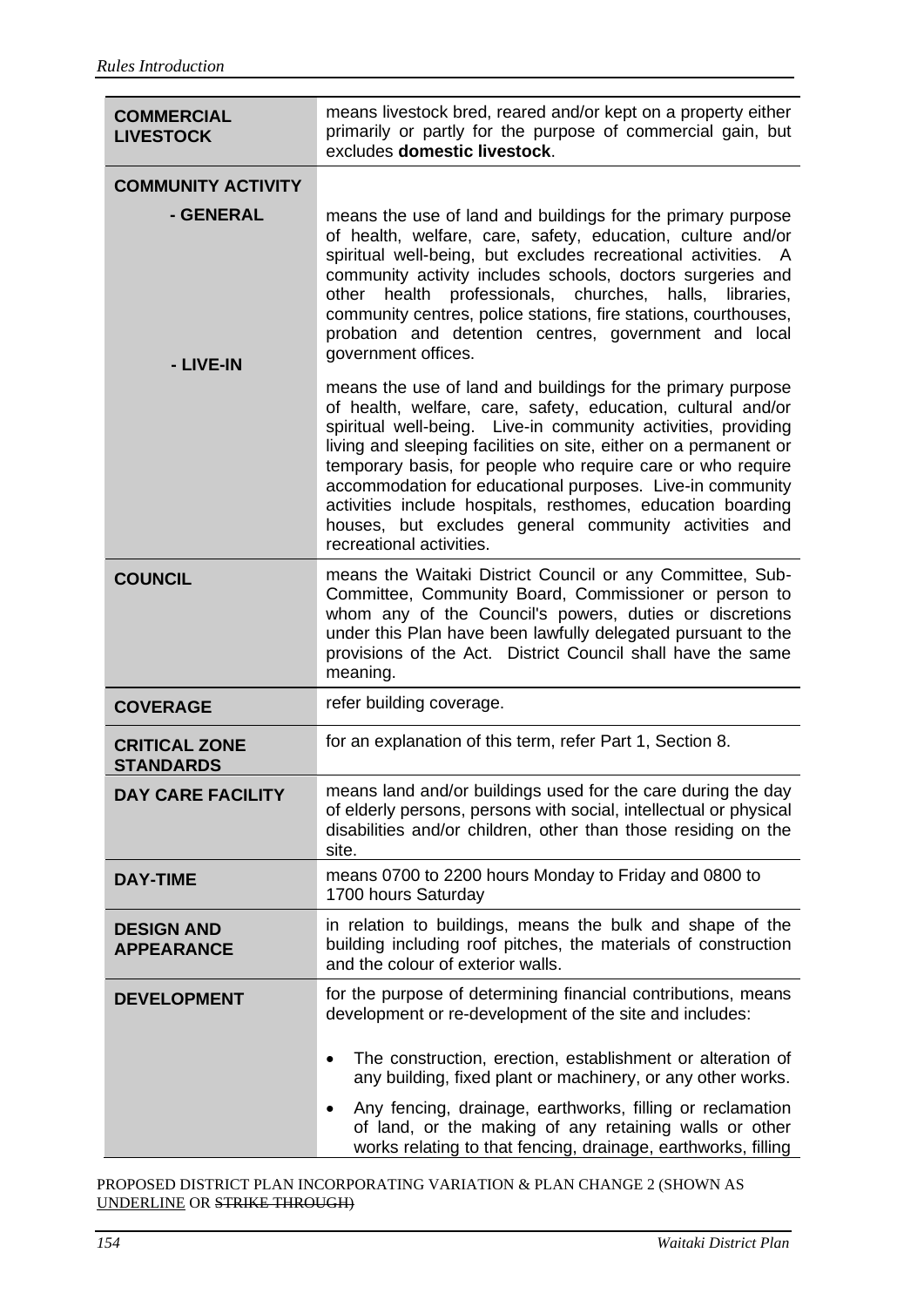|                                        | or reclamation; and                                                                                                                                                                                                                                                                                                                                                                                                                                                                                                                                                                                                                                                              |  |  |  |
|----------------------------------------|----------------------------------------------------------------------------------------------------------------------------------------------------------------------------------------------------------------------------------------------------------------------------------------------------------------------------------------------------------------------------------------------------------------------------------------------------------------------------------------------------------------------------------------------------------------------------------------------------------------------------------------------------------------------------------|--|--|--|
|                                        | The grading or levelling of land or the removal of rocks,<br>٠<br>stone, sand or soil from land; and                                                                                                                                                                                                                                                                                                                                                                                                                                                                                                                                                                             |  |  |  |
|                                        | The removal or destruction of vegetation; and<br>٠                                                                                                                                                                                                                                                                                                                                                                                                                                                                                                                                                                                                                               |  |  |  |
|                                        | The arresting or elimination of erosion or flooding; and<br>٠                                                                                                                                                                                                                                                                                                                                                                                                                                                                                                                                                                                                                    |  |  |  |
|                                        | The provision for or installation of any mode of transport<br>٠<br>including any railway relating to any such construction or<br>erection, establishment or alteration;                                                                                                                                                                                                                                                                                                                                                                                                                                                                                                          |  |  |  |
|                                        | any streetscaping                                                                                                                                                                                                                                                                                                                                                                                                                                                                                                                                                                                                                                                                |  |  |  |
|                                        | but shall not include the construction or alteration of any<br>pipeline or associated works on land that is not otherwise<br>subject to development.                                                                                                                                                                                                                                                                                                                                                                                                                                                                                                                             |  |  |  |
| <b>DIRECT VEHICLE</b><br><b>ACCESS</b> | where an allotment has vehicular access directly from a road<br>over the road boundary of the site it is said to have Direct<br>Vehicle Access to a road. Where an allotment has vehicular<br>access indirectly to a road by way of a Vehicle Access Lot it is<br>defined as having direct vehicle access to that Vehicle Access<br>Lot.                                                                                                                                                                                                                                                                                                                                         |  |  |  |
| <b>DISTRICT</b>                        | means the Waitaki District.                                                                                                                                                                                                                                                                                                                                                                                                                                                                                                                                                                                                                                                      |  |  |  |
| <b>DOMESTIC</b><br><b>HORTICULTURE</b> | means the use of land and buildings for the primary purpose<br>of residential activity but which the production of vegetative<br>matter is carried out for family consumption or for hobby<br>purposes for which little or no financial gain is derived.                                                                                                                                                                                                                                                                                                                                                                                                                         |  |  |  |
| <b>DOMESTIC LIVESTOCK</b>              | means:                                                                                                                                                                                                                                                                                                                                                                                                                                                                                                                                                                                                                                                                           |  |  |  |
|                                        | No pigs or their progeny in a Residential or Township<br>$\bullet$<br>Zone and not more than 12 adult poultry on any site within<br>a Residential or Township Zone.<br>Not more than 2 sows and their progeny up to weaner<br>stage or not more than 5 weaned pigs; and not more than<br>50 adult poultry on any site within a Rural-Residential<br>Zone; bred, reared and/or kept on a property;<br>Any number of livestock bred, reared and/or kept on a<br>$\bullet$<br>property for family consumption, or as pets, or for hobby<br>purposes and from which little or no financial gain is<br>derived.<br>No limitations on any site within the Rural G or Rural S<br>Zones. |  |  |  |
| <b>EARTHWORKS</b>                      | means the disturbance of land surfaces by the removal or<br>depositing of material, excavation, filling or the formation of<br>roads, banks, tracks. It does not include the digging of holes<br>for the erection of posts or the planting of trees, or the<br>cultivation of land normally associated with farming activities.                                                                                                                                                                                                                                                                                                                                                  |  |  |  |
| <b>EDUCATIONAL</b><br><b>FACILITY</b>  | means land and/or buildings used for the provisions of<br>regular instruction or training and includes their ancillary<br>administrative, cultural, recreational, commercial facilities and<br>carparking associated with the educational facility.                                                                                                                                                                                                                                                                                                                                                                                                                              |  |  |  |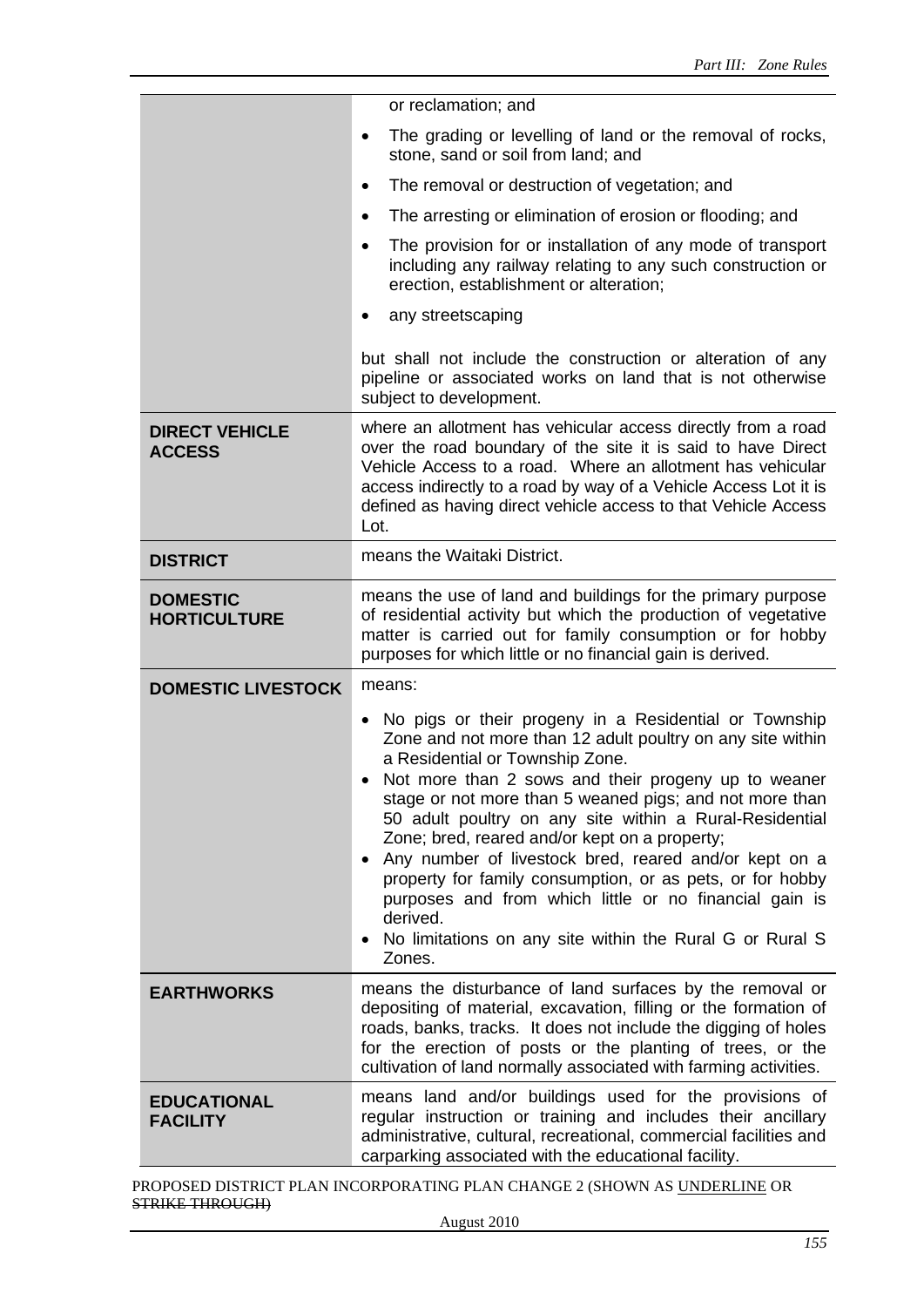| <b>EFFLUENT</b>                               | means liquid wastes and sludges including agricultural and<br>industrial waste waters and domestic and municipal sewage<br>and sludges.                                                                                                                                                                                                                                                                     |  |  |
|-----------------------------------------------|-------------------------------------------------------------------------------------------------------------------------------------------------------------------------------------------------------------------------------------------------------------------------------------------------------------------------------------------------------------------------------------------------------------|--|--|
| <b>ELDERLY PERSONS</b><br><b>HOME</b>         | means an old people's home within the meaning of the Old<br>People's Homes Regulations 1965 and its amendments.                                                                                                                                                                                                                                                                                             |  |  |
| <b>ELDERLY PERSONS</b><br><b>HOUSING UNIT</b> | means one or a group of residential units developed solely<br>for the accommodation of elderly persons, and where not<br>owned by the Crown or a local authority, is encumbered by a<br>bond or other appropriate legal instrument which ensures that<br>the use of the unit is limited to elderly persons.                                                                                                 |  |  |
| <b>ERECTION OF A</b><br><b>BUILDING</b>       | in relation to a subdivision means the completion of all<br>framing, firewalls, fire ceilings and fire floors, and the affixing<br>of all roof materials.                                                                                                                                                                                                                                                   |  |  |
| <b>EXOTIC</b>                                 | in relation to trees and plants means species which are not<br>indigenous to that part of New Zealand.                                                                                                                                                                                                                                                                                                      |  |  |
| <b>EXPLORATION</b>                            | means any activity undertaken for the purpose of identifying<br>mineral deposits or occurrences and evaluating the feasibility<br>of mining particular deposits or occurrences of one or more<br>minerals; and includes any drilling, dredging, or excavations<br>(whether surface or sub-surface) that are reasonably<br>necessary to determine the nature and size of a mineral<br>deposit or occurrence. |  |  |
| <b>FAMILY FLAT</b>                            | is included within the meaning of Residential Unit and means<br>a self-contained residential building being part of and located<br>on the same site as a residential unit, and occupied by<br>dependent relatives of the household living in the residential<br>unit.                                                                                                                                       |  |  |
| <b>FARMING ACTIVITY</b>                       | means the use of land and buildings for the primary purpose<br>of the production of vegetative matter and/or commercial<br>livestock, but excludes residential activity, home occupations,<br>intensive farming and forestry activity.                                                                                                                                                                      |  |  |
| <b>FORESTRY ACTIVITY</b>                      | means the use of land primarily for the purpose of planting,<br>tending, managing and harvesting of trees for timber but<br>excluding amenity tree planting, woodlots and shelterbelts.                                                                                                                                                                                                                     |  |  |
| <b>FORMED ROAD</b>                            | means a road with a carriageway constructed to an all-<br>weather standard with a minimum carriageway width of 3m.                                                                                                                                                                                                                                                                                          |  |  |
| <b>FRONTAGE</b>                               | means the road boundary of any site.                                                                                                                                                                                                                                                                                                                                                                        |  |  |
| <b>FRONT SITE</b>                             | means a site having one or more frontages to a road or<br>private road, at least one such frontage to be not less than<br>6m.                                                                                                                                                                                                                                                                               |  |  |
| <b>FULL-TIME</b><br><b>EQUIVALENT PERSON</b>  | means the engagement of a person or persons in an activity<br>on a site for an average of 8 hours per day assessed over<br>any 14 day period.                                                                                                                                                                                                                                                               |  |  |
| <b>GARAGE</b>                                 | is included within the meaning of Residential Unit and means<br>a building or part of a building principally used for housing<br>motor vehicles and other ancillary miscellaneous items                                                                                                                                                                                                                     |  |  |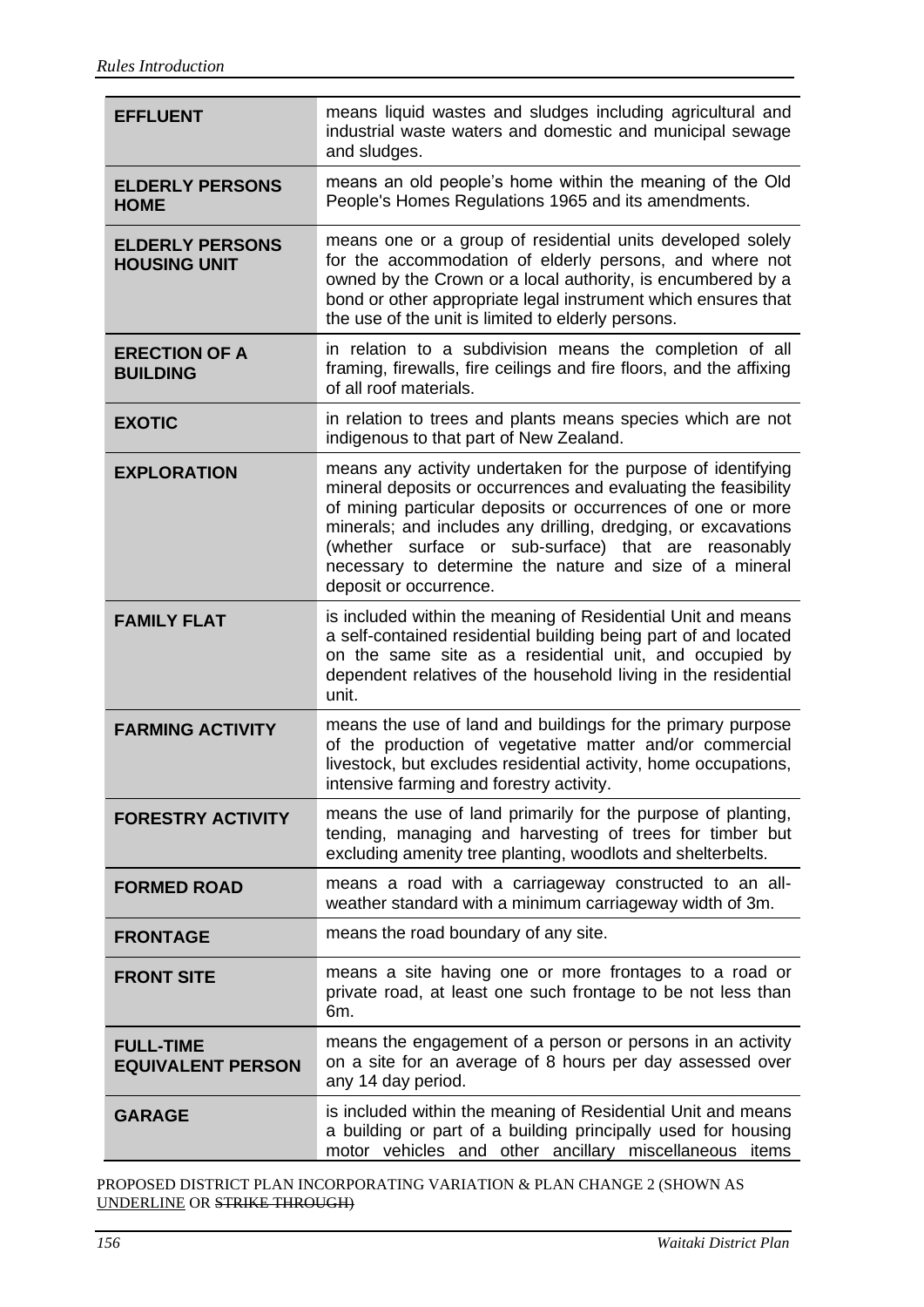|                                      | owned by persons living on the site.                                                                                                                                                                                                                                                                                                                                                                                                                                                                                                                                                                                                                                                                                                                    |  |  |  |
|--------------------------------------|---------------------------------------------------------------------------------------------------------------------------------------------------------------------------------------------------------------------------------------------------------------------------------------------------------------------------------------------------------------------------------------------------------------------------------------------------------------------------------------------------------------------------------------------------------------------------------------------------------------------------------------------------------------------------------------------------------------------------------------------------------|--|--|--|
| <b>GROSS FLOOR AREA</b>              | means the sum of the gross area of the several floors of all<br>buildings on a site, measured from the exterior faces of the<br>exterior walls, or from the centre lines of walls separating two<br>buildings.                                                                                                                                                                                                                                                                                                                                                                                                                                                                                                                                          |  |  |  |
| <b>GROUND LEVEL</b>                  | means the actual ground level at the date of public<br>notification of this Plan; except for land for which subdivision<br>consent has been obtained after the notification of this Plan,<br>for which ground level shall mean the actual finished ground<br>level when all works associated with the subdivision of the<br>land were completed; and excludes any excavation or fill<br>associated with building activity.<br>Ground slope shall mean the slope of the ground measured<br>across the above ground level(s).                                                                                                                                                                                                                             |  |  |  |
| <b>GROUP VISITS</b>                  | means pre-booked visits to a site by groups of people<br>organised collectively.                                                                                                                                                                                                                                                                                                                                                                                                                                                                                                                                                                                                                                                                        |  |  |  |
| <b>HANDCRAFTS</b>                    | means goods produced by hand, by the use of hand tools or<br>the use of mechanical appliances where such appliances do<br>not produce the goods in a repetitive manner according to a<br>predetermined pattern for production run purpose.<br>The<br>person producing such goods must design the goods and<br>have direct, complete and variable control over the<br>production of every stage of the product.                                                                                                                                                                                                                                                                                                                                          |  |  |  |
| <b>HAPU</b>                          | means sub Tribe.                                                                                                                                                                                                                                                                                                                                                                                                                                                                                                                                                                                                                                                                                                                                        |  |  |  |
| <b>HARDSURFACING</b>                 | in relation to any site means any part of that site which is<br>impermeable and includes:<br>Concrete, bitumen or similar driveways, paths or other<br>areas paved with a continuous surface or with open<br>jointed slabs, bricks, gobi or similar blocks; or hardfill<br>driveways that effectively put a physical barrier on the<br>surface of any part of a site.<br>• Any area used for parking, manoeuvring, access or<br>loading of motor vehicles.<br>• Any area paved either with a continuous surface or with<br>open jointed slabs, bricks, gobi or similar blocks.<br>The following shall not be included in Hardsurfacing:<br>Paths of less than 1m in width.<br>• Shade houses, glasshouses and tunnel houses not having<br>solid floors. |  |  |  |
| <b>HAZARDOUS</b><br><b>SUBSTANCE</b> | means any substance with one or more of the following<br>intrinsic properties:<br>Explosiveness<br>L<br>a<br>Flammability<br>ĨĨ.<br>A capacity to oxidise<br>ΪİΙ<br>Corrosiveness<br>iv                                                                                                                                                                                                                                                                                                                                                                                                                                                                                                                                                                 |  |  |  |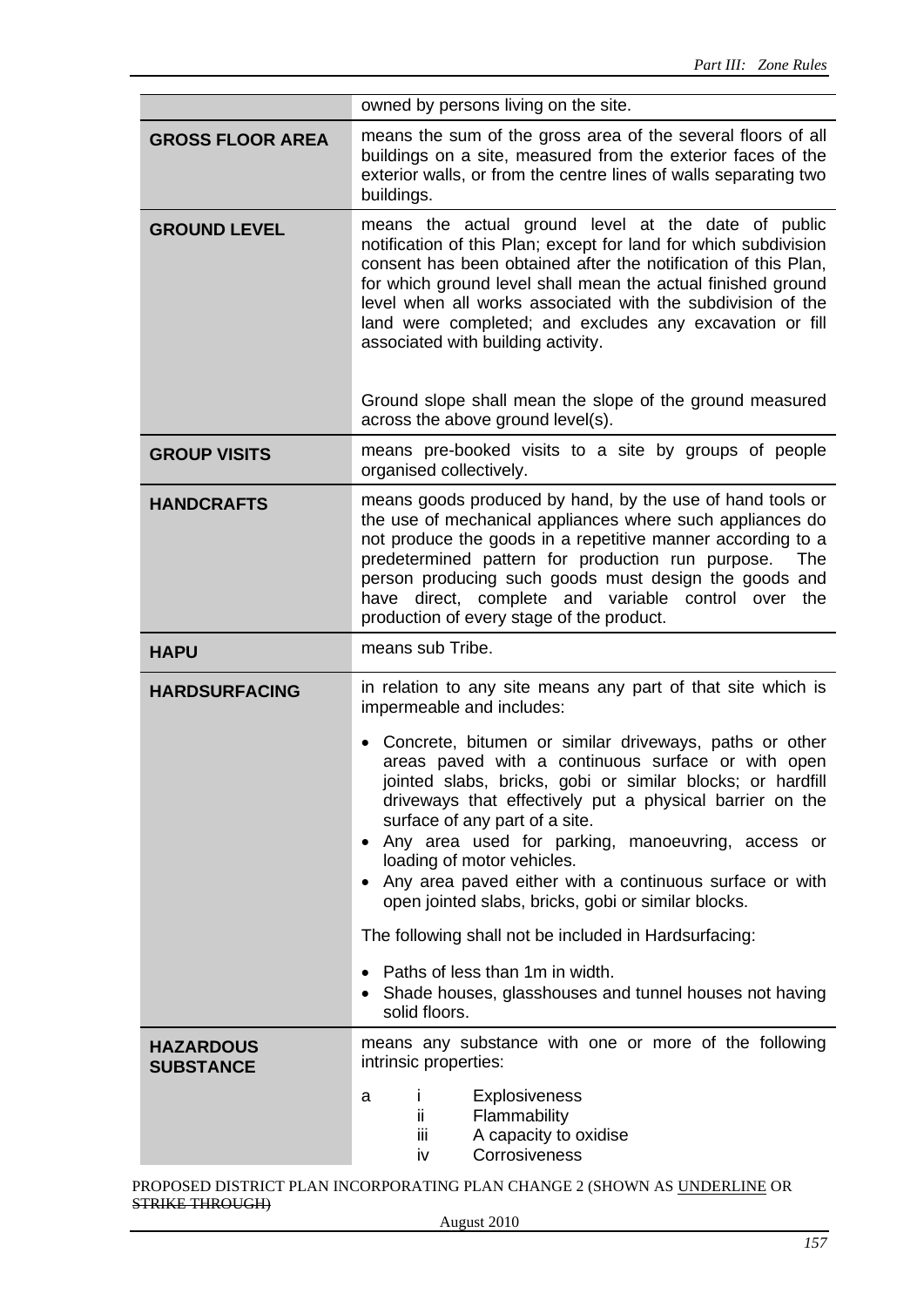|                                       | Toxicity (both acute and chronic)<br>$\vee$<br>Ecotoxicity, with or without bio-accumulation;<br>vi<br>or<br>Which on contact with air or water (other than air or<br>b<br>water where the temperature or pressure has been<br>artificially increased or decreased) generates a<br>substance with any one or more of the properties<br>specified in paragraph a to this definition.<br>means wastes of any hazardous substance(s). |  |  |  |
|---------------------------------------|------------------------------------------------------------------------------------------------------------------------------------------------------------------------------------------------------------------------------------------------------------------------------------------------------------------------------------------------------------------------------------------------------------------------------------|--|--|--|
| <b>HAZARDOUS WASTES</b>               |                                                                                                                                                                                                                                                                                                                                                                                                                                    |  |  |  |
| <b>HEALTH CARE</b><br><b>FACILITY</b> | means land and/or buildings used for the provision of<br>services relating to the physical and mental health of people<br>and animals but excludes facilities used for the promotion of<br>physical fitness or beauty such as gymnasia, weight control<br>clinics or beauticians.                                                                                                                                                  |  |  |  |
| <b>HEAVY VEHICLE</b>                  | means a motor vehicle (other than a motor car that is not<br>used, kept or available for the carriage of passengers for hire<br>or reward) the gross laden weight of which exceeds 3500kg;<br>but does not include a traction engine or vehicle designed<br>solely or principally for the use of fire brigades in attendance<br>at fires. (The Heavy Motor Vehicle Regulations 1974)                                               |  |  |  |
| <b>HEIGHT</b>                         | in relation to a building means the vertical distance between<br>ground level at any point and the highest part of the building<br>immediately above that point.                                                                                                                                                                                                                                                                   |  |  |  |
|                                       | For the purpose of calculating height in all zones, account<br>shall be taken of parapets, but not of:                                                                                                                                                                                                                                                                                                                             |  |  |  |
|                                       | radio and television aerials attached to a dwelling,<br>$\bullet$<br>provided that the maximum height normally permitted by<br>the rules for the zone is not exceeded by more than 2.5m;<br>and                                                                                                                                                                                                                                    |  |  |  |
|                                       | chimneys or finials (not exceeding 1.1m in any direction);<br>provided that the maximum height normally permitted by<br>the rules for the zone is not exceeded by more than 1.5m.                                                                                                                                                                                                                                                  |  |  |  |
| <b>HIGH CLASS SOILS</b>               | means soils that are capable of being used intensively to<br>produce a wide variety of plants, including horticultural crops.                                                                                                                                                                                                                                                                                                      |  |  |  |
| <b>HOME OCCUPATION</b>                | means the use of a site for an occupation, business, trade or<br>profession in addition to the use of that site for a residential<br>activity and which is undertaken by person(s)<br>living<br>permanently on the site, but excludes Homestay.                                                                                                                                                                                    |  |  |  |
| <b>HOMESTAY</b>                       | means the use of an occupied residential unit for visitor<br>accommodation for commercial purposes.                                                                                                                                                                                                                                                                                                                                |  |  |  |
| <b>HOSPITAL</b>                       | means any building in which two or more persons are<br>maintained for the purposes of receiving any medical<br>treatment.                                                                                                                                                                                                                                                                                                          |  |  |  |
| <b>HOTEL</b>                          | means any premises used or intended to be used in the<br>course of business principally for the provision to the public<br>of:                                                                                                                                                                                                                                                                                                     |  |  |  |
|                                       | a) visitor accommodation; and                                                                                                                                                                                                                                                                                                                                                                                                      |  |  |  |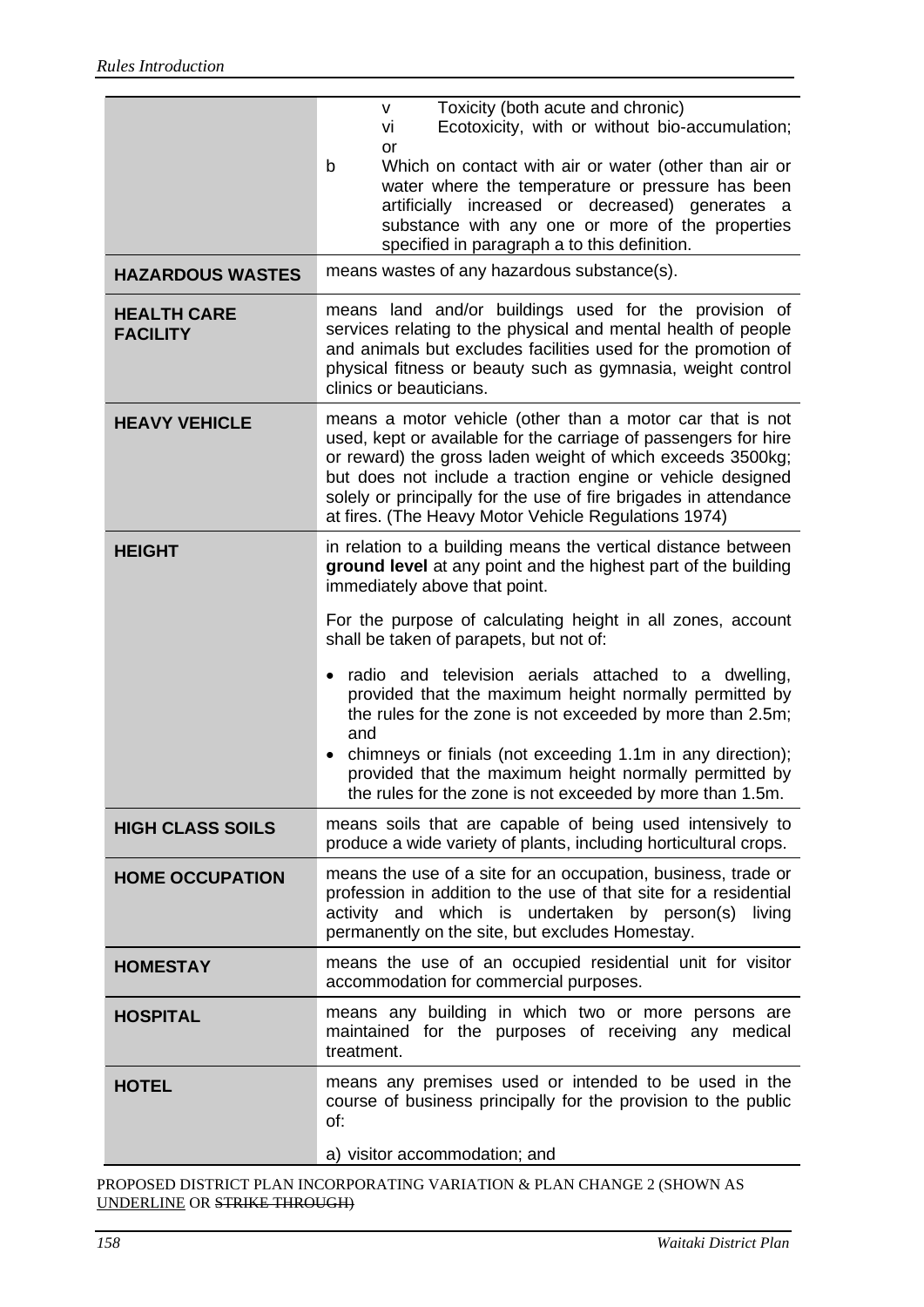|                                        | b) liquor, meals and refreshments for consumption on the<br>premises.                                                                                                                                                                                                                                                                                                                                                                                                                                                                                                              |  |  |
|----------------------------------------|------------------------------------------------------------------------------------------------------------------------------------------------------------------------------------------------------------------------------------------------------------------------------------------------------------------------------------------------------------------------------------------------------------------------------------------------------------------------------------------------------------------------------------------------------------------------------------|--|--|
| <b>IMPERMEABLE</b><br><b>SURFACES</b>  | shall have the same meaning as hardsurfacing.                                                                                                                                                                                                                                                                                                                                                                                                                                                                                                                                      |  |  |
| <b>INDIGENOUS BUSH</b>                 | means trees or shrubs in which species indigenous to that<br>part of New Zealand are greater than 3m in height and are<br>important in terms of structural dominance and coverage. For<br>these purposes structural dominance is when the indigenous<br>species are in the tallest stratum and are visually<br>conspicuous and coverage by indigenous species exceeds<br>20% of the total area.                                                                                                                                                                                    |  |  |
| <b>INDIGENOUS</b><br><b>VEGETATION</b> | means a plant community in which species indigenous to that<br>part of New Zealand are important in terms of coverage,<br>structure and/or species diversity. For these purposes,<br>coverage by indigenous species or number of indigenous<br>species shall exceed 30% of the total area or total number of<br>species present, where structural dominance is not attained.<br>Where structural dominance occurs (that is indigenous<br>species are in the tallest stratum and are visually<br>conspicuous) coverage by indigenous species shall exceed<br>20% of the total area. |  |  |
| <b>INDUSTRIAL ACTIVITY</b>             | means the use of land and buildings for the primary purpose<br>of manufacturing, fabricating, processing, packing, or<br>associated storage of goods.                                                                                                                                                                                                                                                                                                                                                                                                                              |  |  |
| <b>INTENSIVE FARMING</b>               | means:                                                                                                                                                                                                                                                                                                                                                                                                                                                                                                                                                                             |  |  |
|                                        | • the use of land and/or buildings for the production of<br>commercial livestock, including birds, where the regular<br>feed source for such livestock is substantially provided<br>other than from grazing the site concerned; and<br>boarding of animals;<br>mushroom farming; and<br>the disposal of effluent as part of any intensive farming<br>activity.                                                                                                                                                                                                                     |  |  |
| <b>INTERNAL BOUNDARY</b>               | of a site means any boundary of the net area of a site other<br>than a road boundary.                                                                                                                                                                                                                                                                                                                                                                                                                                                                                              |  |  |
| <b>IWI</b>                             | means Tribe.                                                                                                                                                                                                                                                                                                                                                                                                                                                                                                                                                                       |  |  |
| <b>KAIKA</b>                           | means a settlement.                                                                                                                                                                                                                                                                                                                                                                                                                                                                                                                                                                |  |  |
| <b>KAI TAHU</b>                        | means the extended family of tahu, the descendant iwi of<br>Waitaha, Kati Mamoe and Kai Tahu.                                                                                                                                                                                                                                                                                                                                                                                                                                                                                      |  |  |
| <b>KAITIAKI</b>                        | means guardians.                                                                                                                                                                                                                                                                                                                                                                                                                                                                                                                                                                   |  |  |
| <b>KAITIAKITANGA</b>                   | means the exercise of guardianship; and, in relation to a<br>resource, includes the ethic of stewardship based on the<br>nature of the resource itself.                                                                                                                                                                                                                                                                                                                                                                                                                            |  |  |
| <b>KITCHEN FACILITY</b>                | means any space, facilities and surfaces for the storage,<br>rinsing preparation and/or cooking of food, the washing of<br>utensils and the disposal of waste water; including a food                                                                                                                                                                                                                                                                                                                                                                                              |  |  |
| <b>STRIKE THROUGH)</b>                 | PROPOSED DISTRICT PLAN INCORPORATING PLAN CHANGE 2 (SHOWN AS <u>UNDERLINE</u> OR                                                                                                                                                                                                                                                                                                                                                                                                                                                                                                   |  |  |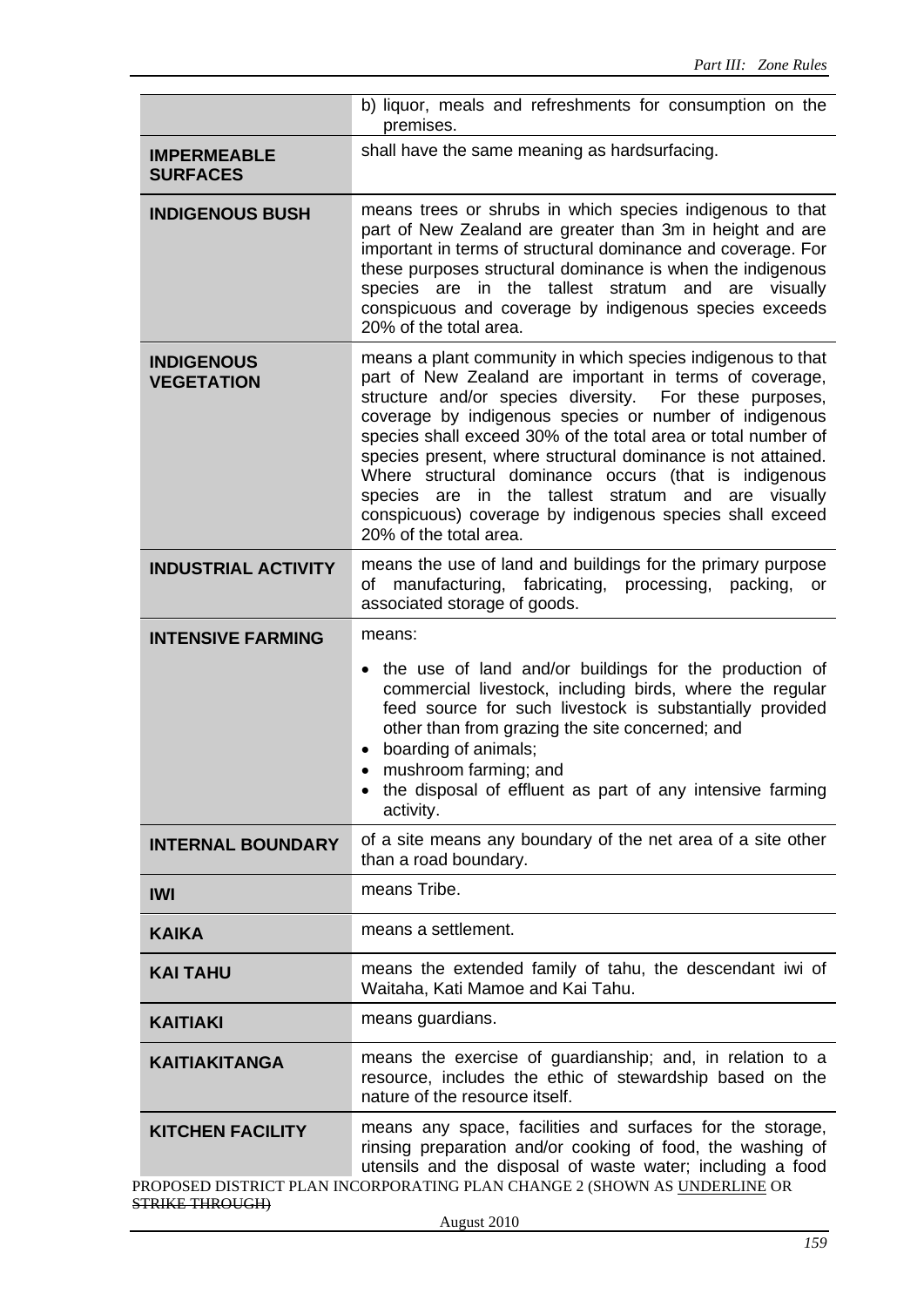|                                          | preparation bench, sink, oven, stove, hot-plate or separate<br>hob, refrigerator, dish-washer and other kitchen appliances.                                                                                                                                                                                                                                      |  |  |  |
|------------------------------------------|------------------------------------------------------------------------------------------------------------------------------------------------------------------------------------------------------------------------------------------------------------------------------------------------------------------------------------------------------------------|--|--|--|
| <b>KOIWI TANGATA</b>                     | means unknown Maori remains.                                                                                                                                                                                                                                                                                                                                     |  |  |  |
| <b>LAKE</b>                              | shall have the same meaning as in the Resource<br>Management Act 1991 and amendments.                                                                                                                                                                                                                                                                            |  |  |  |
| <b>LANDFILL</b>                          | means a site used for the controlled deposit of solid wastes<br>onto or into land.                                                                                                                                                                                                                                                                               |  |  |  |
| <b>LAND IN THE</b><br><b>SUBDIVISION</b> | means land which is the subject of an application for a<br>subdivision consent.                                                                                                                                                                                                                                                                                  |  |  |  |
| <b>LANDSCAPING</b>                       | means the provision of tree and/or shrub plantings and may<br>include any ancillary lawn, water, rocks, paved areas or<br>amenity features, the whole of such provision being so<br>arranged as to improve visual amenity, and/or to partially or<br>wholly screen activities or buildings, and/or to provide<br>protection from climate.                        |  |  |  |
| <b>LAUNDRY FACILITIES</b>                | means facilities for the rinsing, washing and drying of clothes<br>and household linen, and the disposal of waste water, and<br>includes a washing machine, tub and clothes dryer.                                                                                                                                                                               |  |  |  |
| <b>LICENSED PREMISES</b>                 | means any premises, or part of any premises, in which liquor<br>may be sold pursuant to a licence; and includes any<br>conveyance, or part of any conveyance on which liquor may<br>be sold pursuant to the licence.                                                                                                                                             |  |  |  |
| <b>LIQUID WASTE</b>                      | means waste water, including liquid by-products, derived<br>from industrial, agricultural, trade or domestic premises<br>containing residues of the processes carried out on site.                                                                                                                                                                               |  |  |  |
| <b>LIQUOR</b>                            | means any fermented, distilled, or spirituous liquor (including<br>spirits, wine, ale, beer, port, honey mead, stout, cider and<br>perry) that is found on analysis to contain 1.15% or more<br>alcohol by volume.                                                                                                                                               |  |  |  |
| <b>LIVING AREA</b>                       | means any room in a residential unit other than a room used<br>principally as a bedroom, laundry or bathroom.                                                                                                                                                                                                                                                    |  |  |  |
| <b>LOADING SPACE</b>                     | means a portion of a site, whether covered or not, clear of<br>any road or service lane upon which a vehicle can stand<br>while being loaded or unloaded.                                                                                                                                                                                                        |  |  |  |
| <b>LOT</b>                               | for the purpose of subdivision means a lot, two or more<br>adjoining lots to be held together in the same ownership, or<br>any balance area, shown on a subdivision consent plan,<br>except that in the case of land being subdivided under the<br>cross lease or company lease systems or the Unit Titles Act<br>1972, lot shall have the same meaning as site. |  |  |  |
|                                          |                                                                                                                                                                                                                                                                                                                                                                  |  |  |  |
| <b>MAHIKA KAI</b>                        | means a place where food resources can be produced or<br>procured.                                                                                                                                                                                                                                                                                               |  |  |  |
| <b>MANAWHENUA</b>                        | means customary authority exercised by an iwi or hapu in an<br>identified area.                                                                                                                                                                                                                                                                                  |  |  |  |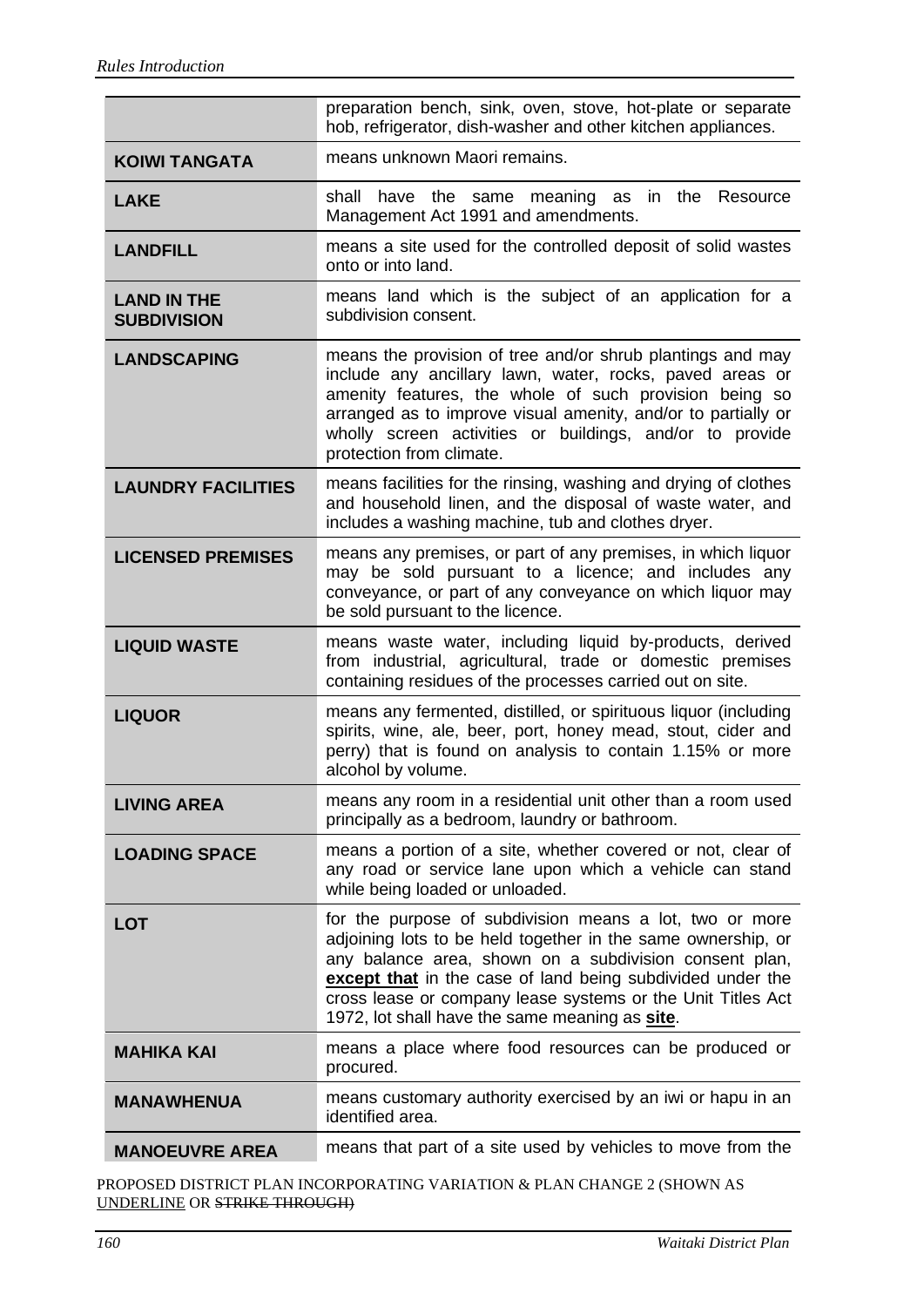|                                                                  | vehicle crossing to any parking, garage or loading space and<br>includes all driveways and aisles, and may be part of an<br>access strip.                                                                                                                                                                                                                                           |  |  |  |  |
|------------------------------------------------------------------|-------------------------------------------------------------------------------------------------------------------------------------------------------------------------------------------------------------------------------------------------------------------------------------------------------------------------------------------------------------------------------------|--|--|--|--|
| <b>MANUFACTURING OF</b><br><b>HAZARDOUS</b><br><b>SUBSTANCES</b> | means any process that produces a substance that is<br>hazardous under the United Nations Transportation of<br>Dangerous Goods Code; and includes any process that<br>includes the mixing of material or making a compound<br>product that is hazardous under the United Nations<br>Transportation of Dangerous Goods Code.                                                         |  |  |  |  |
| <b>MEETING PLACE</b>                                             | has the same meaning as Place of Assembly.                                                                                                                                                                                                                                                                                                                                          |  |  |  |  |
| <b>MINERAL</b>                                                   | means a naturally occurring inorganic substance beneath or<br>at the surface of the earth, whether or not under water and<br>includes all metallic minerals, non metallic minerals, fuel<br>minerals, precious stones, industrial rocks and building<br>stones and a prescribed substance within the meaning of the<br>Atomic Energy Act 1945.                                      |  |  |  |  |
| <b>MINING ACTIVITY</b>                                           | means the use of land and buildings for the primary purpose<br>of the extraction, winning, quarrying, excavation, taking and<br>associated processing of minerals and any ancillary activity<br>related to mining but does not include prospecting and<br>exploration.                                                                                                              |  |  |  |  |
| <b>MOTORISED CRAFT</b>                                           | means any boat powered by an engine.                                                                                                                                                                                                                                                                                                                                                |  |  |  |  |
| <b>NATURE</b><br><b>CONSERVATION</b><br><b>VALUES</b>            | means those values associated with the natural resource of<br>the district, particularly the intrinsic values of indigenous and<br>aquatic flora and fauna and their associated ecosystems and<br>habitats; and also their contribution to the natural features<br>and landscapes of the district and to the natural character of<br>the lakes, rivers, wetlands and their margins. |  |  |  |  |
| <b>NET AREA</b>                                                  | in relation to a site or lot, means the total area of the site or<br>lot less any area subject to a designation for any purpose,<br>and/or any area contained in the access to the site or lot,<br>and/or any strip of land less than 6m in width.                                                                                                                                  |  |  |  |  |
| <b>NIGHT-TIME</b>                                                | means 0001 to 0700 and 2200 to 2400 hours Monday -<br>Friday;, 0001 to 0800 and 1700 to 2400 hours Saturday, all<br>Sunday and public holidays.                                                                                                                                                                                                                                     |  |  |  |  |
| <b>NON-PERMANENT</b><br><b>ACCOMMODATION</b>                     | means residential units, caravans or tents used for holiday<br>accommodation by members of Glider Clubs. This definition<br>only applies to the Omarama Airfield Zone.                                                                                                                                                                                                              |  |  |  |  |
| <b>NOISE</b>                                                     | means the sound level from an activity is measured and<br>assessed in accordance with NZS 6801:2008 Acoustics -<br>Measurement of environmental sound and NZS 6802:2008<br>Acoustics - Environmental noise.                                                                                                                                                                         |  |  |  |  |
| <b>NOISE DESCRIPTORS</b>                                         | Ldn:<br>Means the day-night average sound level or<br>day/night level which is the A-frequency-<br>weighted time-average<br>sound<br>level, in<br>decibels (dB), over a 24-hour period obtained<br>after the addition of 10 decibels to the sound<br>levels measured during the night (2200 to<br>0700 hours).                                                                      |  |  |  |  |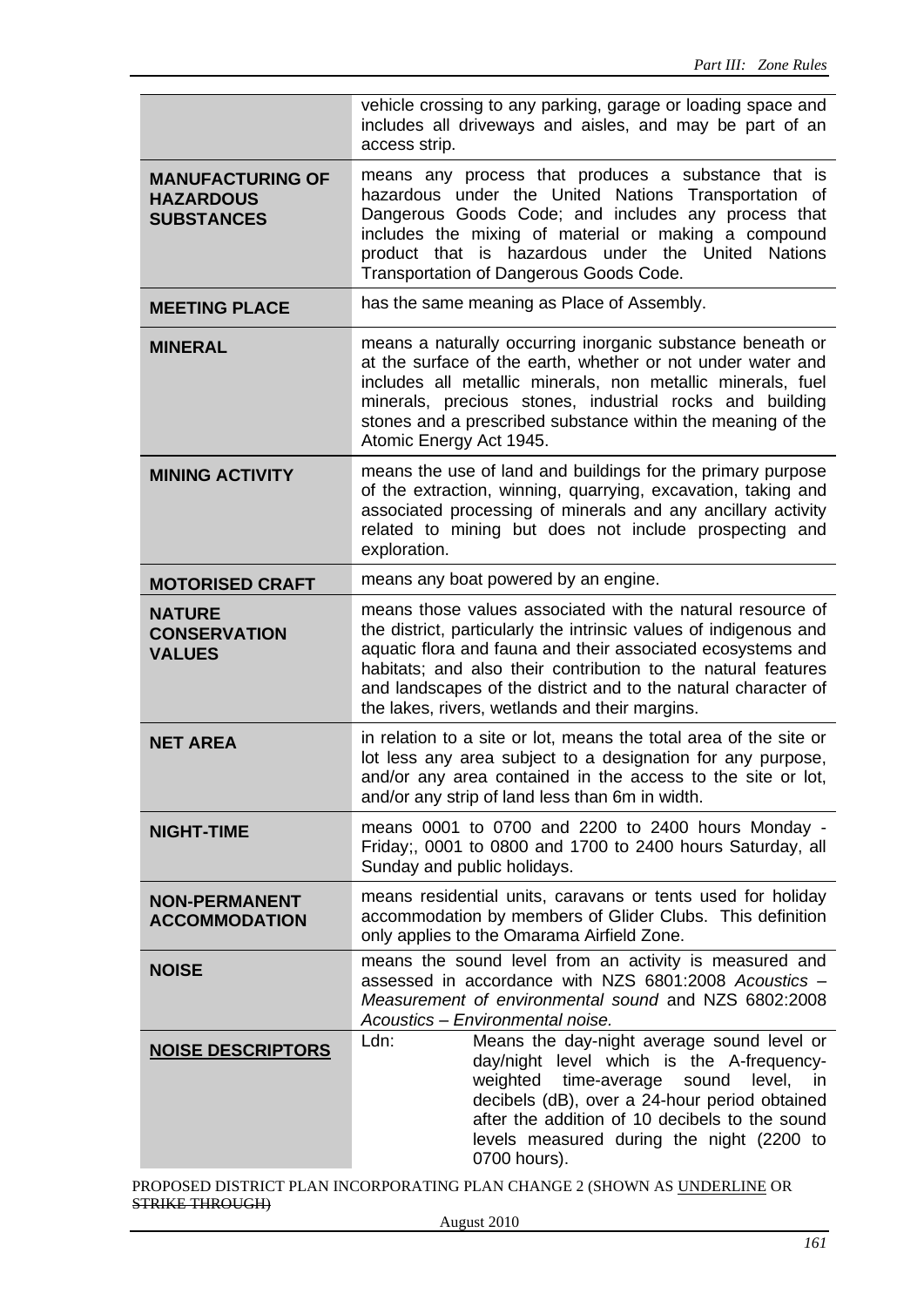|                                           | LAeq(15 min): Means                                                                                                                                                                                                                                                                                                                                                                                                                                                                                                                                                                                                                                                                                                                                                                                                                                                                                                | the<br>A-frequency-weighted<br>time-<br>average sound level over 15 minutes, in<br>decibels (dB).                                                                                                                                                                                                                                                                                                                                                                                                                                                                                                                          |
|-------------------------------------------|--------------------------------------------------------------------------------------------------------------------------------------------------------------------------------------------------------------------------------------------------------------------------------------------------------------------------------------------------------------------------------------------------------------------------------------------------------------------------------------------------------------------------------------------------------------------------------------------------------------------------------------------------------------------------------------------------------------------------------------------------------------------------------------------------------------------------------------------------------------------------------------------------------------------|----------------------------------------------------------------------------------------------------------------------------------------------------------------------------------------------------------------------------------------------------------------------------------------------------------------------------------------------------------------------------------------------------------------------------------------------------------------------------------------------------------------------------------------------------------------------------------------------------------------------------|
|                                           | LAFmax:                                                                                                                                                                                                                                                                                                                                                                                                                                                                                                                                                                                                                                                                                                                                                                                                                                                                                                            | means the maximum A-frequency-weighted<br>fast-time-weighted sound level, in decibels<br>(dB), recorded in a given measuring period                                                                                                                                                                                                                                                                                                                                                                                                                                                                                        |
|                                           | Noise Limit:                                                                                                                                                                                                                                                                                                                                                                                                                                                                                                                                                                                                                                                                                                                                                                                                                                                                                                       | Means a LAeq(15 min) or LAFmax sound level<br>in decibels that is not to be exceeded.                                                                                                                                                                                                                                                                                                                                                                                                                                                                                                                                      |
| <b>NOTIONAL BOUNDARY</b>                  |                                                                                                                                                                                                                                                                                                                                                                                                                                                                                                                                                                                                                                                                                                                                                                                                                                                                                                                    | A line 20 metres from any side of a dwelling building, or the<br>legal boundary where this is closer to the dwelling building.<br>(Definitions, NZS 6802: 2008).                                                                                                                                                                                                                                                                                                                                                                                                                                                           |
|                                           |                                                                                                                                                                                                                                                                                                                                                                                                                                                                                                                                                                                                                                                                                                                                                                                                                                                                                                                    | Note: "building" in this definition means a habitable building.                                                                                                                                                                                                                                                                                                                                                                                                                                                                                                                                                            |
| <b>NUCLEAR POWER</b><br><b>GENERATION</b> | means the use of equipment to cause nuclear fission for the<br>purposes of generating electricity or any other energy source.                                                                                                                                                                                                                                                                                                                                                                                                                                                                                                                                                                                                                                                                                                                                                                                      |                                                                                                                                                                                                                                                                                                                                                                                                                                                                                                                                                                                                                            |
| <b>OFFENSIVE</b><br><b>PROCESSES</b>      | The following processes:<br>processes requiring offensive trade licenses under the<br>Health Act 1956;<br>the manufacture and processing of chemical fertilisers;<br>meat processing or any associated processing of meat<br>$\bullet$<br>and meat by-products or co-products;<br>fish curing, cleaning, treatment, preserving and storage;<br>$\bullet$<br>cement and concrete products manufacture;<br>$\bullet$<br>hot-mix asphalt paving manufacture;<br>٠<br>glass or fibre-glass manufacture;<br>$\bullet$<br>wood-pulp manufacture and processing;<br>$\bullet$<br>foundry processes, electro-plating works, melting<br>of<br>$\bullet$<br>metals, steel manufacture and galvanising;<br>natural gas, oil or petroleum distillation or refining;<br>manufacture of hardboard, chipboard or particle board;<br>$\bullet$<br>timber treatment;<br>wool scouring;<br>motor body building and auto dismantling. |                                                                                                                                                                                                                                                                                                                                                                                                                                                                                                                                                                                                                            |
| <b>OFFICE</b>                             | not, is conducted;<br>Part III, Section 12.                                                                                                                                                                                                                                                                                                                                                                                                                                                                                                                                                                                                                                                                                                                                                                                                                                                                        | means any of the following:<br>Administrative offices where the administration of any<br>entity, whether trading or not, and whether incorporated or<br>• Commercial offices such as banks, insurance agents,<br>typing services, duplicating services and real estate<br>agents, being places where trade (other than that involving<br>the immediate exchange for goods or the display or<br>production of goods) is transacted;<br>Professional offices such as the offices of accountants,<br>solicitors, architects, surveyors and engineers.<br><b>Note:</b> This definition applies to the loading rules set out in |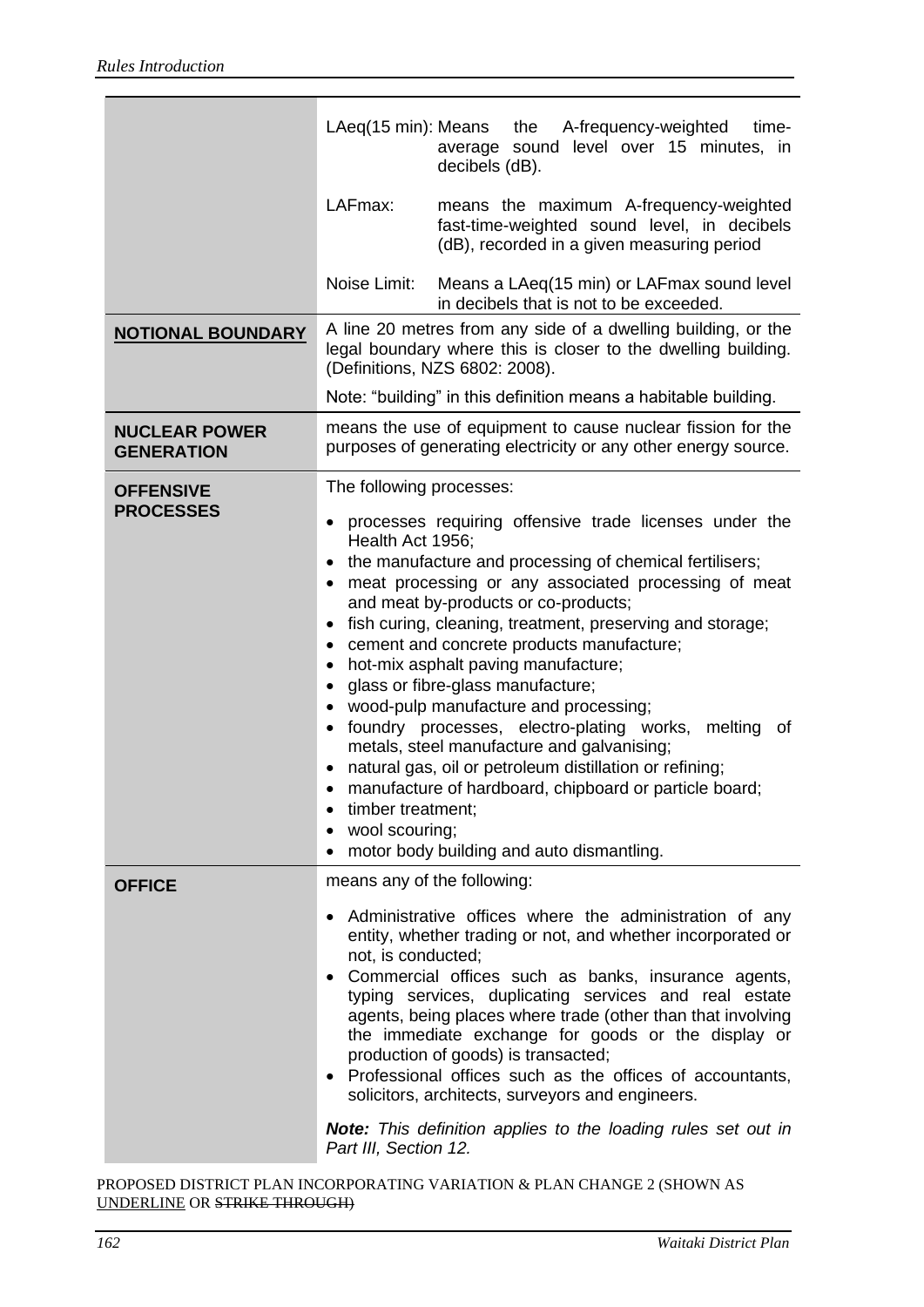| means a development other than a residential development, if:<br><b>OTHER DEVELOPMENT</b><br>i. The development is for an industrial, service, commercial,<br>recreational, or community activity<br>visitor<br>or<br>for<br>accommodation; and<br>ii. The value of the development exceeds \$200,000.<br>means an area of open space required by this Plan to be<br><b>OUTDOOR</b><br>provided for the exclusive use of the occupants of the<br><b>LIVING SPACE</b><br>residential unit to which the space is allocated.<br>means a recreation activity undertaken entirely outdoors with<br><b>OUTDOOR</b><br>buildings limited to use for public shelter, toilet facilities,<br><b>RECREATION</b><br>information and ticketing.<br><b>ACTIVITY</b><br>means land used for the purpose of storing vehicles,<br><b>OUTDOOR STORAGE</b><br>equipment, machinery, natural and processed products and<br>wastes, but not inside a fully enclosed building, for periods in<br>excess of 4 weeks in any one year and includes temporary or<br>permanent storage of any item, but excluding registered<br>vehicles, which causes or is likely to cause adverse effects<br>on the environment. Adequate screening means provision of<br>screening for avoiding the visual adverse effects of the<br>activity.<br>means that part of a site within which vehicle parking spaces<br><b>PARKING AREA</b><br>otherwise<br>by this<br>Plan<br>provided<br>required<br>or<br>are<br>accommodated, and includes all parking spaces, manoeuvre<br>areas and required landscape areas.<br>means a space on a site available at any time for<br><b>PARKING SPACE</b><br>accommodating one stationary motor vehicle.<br>means any land or building used for public and private<br><b>PLACE OF ASSEMBLY</b><br>assembly primarily for worship, recreation, education and<br>discussion and includes churches, church halls, sports<br>clubrooms, pavilions, indoor sports facilities and community<br>centres whether such building has a general ancillary licence<br>It does not include any place of entertainment or<br>or not.<br>licensed premises (other than general ancillary licensed<br>premises).<br>means any theatre, amusement parlour, dance hall or other<br><b>PLACE OF</b><br>place used principally for any public meeting, performance or<br><b>ENTERTAINMENT</b><br>amusements whether a charge is made for admission thereto<br>or not.<br>buildings<br>building,<br>or part of a<br>building<br>means<br>a<br><b>PRINCIPAL BUILDING</b><br>accommodating the activity for which the site is primarily<br>used.<br>shall have the same meaning as defined in Section 315 of the<br><b>PRIVATE ROAD</b><br><b>Local Government Act 1974</b><br>shall have the same meaning as defined in Section 315 of<br><b>PRIVATE WAY</b><br>PROPOSED DISTRICT PLAN INCORPORATING PLAN CHANGE 2 (SHOWN AS UNDERLINE OR | <b>OPEN SPACE</b> | means any land or space which is not substantially occupied<br>by buildings and which provides benefits to the general public<br>as an area of visual, cultural, educational, or recreational<br>amenity values. |  |  |
|----------------------------------------------------------------------------------------------------------------------------------------------------------------------------------------------------------------------------------------------------------------------------------------------------------------------------------------------------------------------------------------------------------------------------------------------------------------------------------------------------------------------------------------------------------------------------------------------------------------------------------------------------------------------------------------------------------------------------------------------------------------------------------------------------------------------------------------------------------------------------------------------------------------------------------------------------------------------------------------------------------------------------------------------------------------------------------------------------------------------------------------------------------------------------------------------------------------------------------------------------------------------------------------------------------------------------------------------------------------------------------------------------------------------------------------------------------------------------------------------------------------------------------------------------------------------------------------------------------------------------------------------------------------------------------------------------------------------------------------------------------------------------------------------------------------------------------------------------------------------------------------------------------------------------------------------------------------------------------------------------------------------------------------------------------------------------------------------------------------------------------------------------------------------------------------------------------------------------------------------------------------------------------------------------------------------------------------------------------------------------------------------------------------------------------------------------------------------------------------------------------------------------------------------------------------------------------------------------------------------------------------------------------------------------------------------------------------------------------------------------------------------------------------------------------------------------------------------------------------------------------------------------------------|-------------------|------------------------------------------------------------------------------------------------------------------------------------------------------------------------------------------------------------------|--|--|
|                                                                                                                                                                                                                                                                                                                                                                                                                                                                                                                                                                                                                                                                                                                                                                                                                                                                                                                                                                                                                                                                                                                                                                                                                                                                                                                                                                                                                                                                                                                                                                                                                                                                                                                                                                                                                                                                                                                                                                                                                                                                                                                                                                                                                                                                                                                                                                                                                                                                                                                                                                                                                                                                                                                                                                                                                                                                                                                |                   |                                                                                                                                                                                                                  |  |  |
|                                                                                                                                                                                                                                                                                                                                                                                                                                                                                                                                                                                                                                                                                                                                                                                                                                                                                                                                                                                                                                                                                                                                                                                                                                                                                                                                                                                                                                                                                                                                                                                                                                                                                                                                                                                                                                                                                                                                                                                                                                                                                                                                                                                                                                                                                                                                                                                                                                                                                                                                                                                                                                                                                                                                                                                                                                                                                                                |                   |                                                                                                                                                                                                                  |  |  |
|                                                                                                                                                                                                                                                                                                                                                                                                                                                                                                                                                                                                                                                                                                                                                                                                                                                                                                                                                                                                                                                                                                                                                                                                                                                                                                                                                                                                                                                                                                                                                                                                                                                                                                                                                                                                                                                                                                                                                                                                                                                                                                                                                                                                                                                                                                                                                                                                                                                                                                                                                                                                                                                                                                                                                                                                                                                                                                                |                   |                                                                                                                                                                                                                  |  |  |
|                                                                                                                                                                                                                                                                                                                                                                                                                                                                                                                                                                                                                                                                                                                                                                                                                                                                                                                                                                                                                                                                                                                                                                                                                                                                                                                                                                                                                                                                                                                                                                                                                                                                                                                                                                                                                                                                                                                                                                                                                                                                                                                                                                                                                                                                                                                                                                                                                                                                                                                                                                                                                                                                                                                                                                                                                                                                                                                |                   |                                                                                                                                                                                                                  |  |  |
|                                                                                                                                                                                                                                                                                                                                                                                                                                                                                                                                                                                                                                                                                                                                                                                                                                                                                                                                                                                                                                                                                                                                                                                                                                                                                                                                                                                                                                                                                                                                                                                                                                                                                                                                                                                                                                                                                                                                                                                                                                                                                                                                                                                                                                                                                                                                                                                                                                                                                                                                                                                                                                                                                                                                                                                                                                                                                                                |                   |                                                                                                                                                                                                                  |  |  |
|                                                                                                                                                                                                                                                                                                                                                                                                                                                                                                                                                                                                                                                                                                                                                                                                                                                                                                                                                                                                                                                                                                                                                                                                                                                                                                                                                                                                                                                                                                                                                                                                                                                                                                                                                                                                                                                                                                                                                                                                                                                                                                                                                                                                                                                                                                                                                                                                                                                                                                                                                                                                                                                                                                                                                                                                                                                                                                                |                   |                                                                                                                                                                                                                  |  |  |
|                                                                                                                                                                                                                                                                                                                                                                                                                                                                                                                                                                                                                                                                                                                                                                                                                                                                                                                                                                                                                                                                                                                                                                                                                                                                                                                                                                                                                                                                                                                                                                                                                                                                                                                                                                                                                                                                                                                                                                                                                                                                                                                                                                                                                                                                                                                                                                                                                                                                                                                                                                                                                                                                                                                                                                                                                                                                                                                |                   |                                                                                                                                                                                                                  |  |  |
|                                                                                                                                                                                                                                                                                                                                                                                                                                                                                                                                                                                                                                                                                                                                                                                                                                                                                                                                                                                                                                                                                                                                                                                                                                                                                                                                                                                                                                                                                                                                                                                                                                                                                                                                                                                                                                                                                                                                                                                                                                                                                                                                                                                                                                                                                                                                                                                                                                                                                                                                                                                                                                                                                                                                                                                                                                                                                                                |                   |                                                                                                                                                                                                                  |  |  |
|                                                                                                                                                                                                                                                                                                                                                                                                                                                                                                                                                                                                                                                                                                                                                                                                                                                                                                                                                                                                                                                                                                                                                                                                                                                                                                                                                                                                                                                                                                                                                                                                                                                                                                                                                                                                                                                                                                                                                                                                                                                                                                                                                                                                                                                                                                                                                                                                                                                                                                                                                                                                                                                                                                                                                                                                                                                                                                                |                   |                                                                                                                                                                                                                  |  |  |
|                                                                                                                                                                                                                                                                                                                                                                                                                                                                                                                                                                                                                                                                                                                                                                                                                                                                                                                                                                                                                                                                                                                                                                                                                                                                                                                                                                                                                                                                                                                                                                                                                                                                                                                                                                                                                                                                                                                                                                                                                                                                                                                                                                                                                                                                                                                                                                                                                                                                                                                                                                                                                                                                                                                                                                                                                                                                                                                |                   |                                                                                                                                                                                                                  |  |  |
|                                                                                                                                                                                                                                                                                                                                                                                                                                                                                                                                                                                                                                                                                                                                                                                                                                                                                                                                                                                                                                                                                                                                                                                                                                                                                                                                                                                                                                                                                                                                                                                                                                                                                                                                                                                                                                                                                                                                                                                                                                                                                                                                                                                                                                                                                                                                                                                                                                                                                                                                                                                                                                                                                                                                                                                                                                                                                                                |                   |                                                                                                                                                                                                                  |  |  |
|                                                                                                                                                                                                                                                                                                                                                                                                                                                                                                                                                                                                                                                                                                                                                                                                                                                                                                                                                                                                                                                                                                                                                                                                                                                                                                                                                                                                                                                                                                                                                                                                                                                                                                                                                                                                                                                                                                                                                                                                                                                                                                                                                                                                                                                                                                                                                                                                                                                                                                                                                                                                                                                                                                                                                                                                                                                                                                                |                   |                                                                                                                                                                                                                  |  |  |
| <b>STRIKE THROUGH)</b>                                                                                                                                                                                                                                                                                                                                                                                                                                                                                                                                                                                                                                                                                                                                                                                                                                                                                                                                                                                                                                                                                                                                                                                                                                                                                                                                                                                                                                                                                                                                                                                                                                                                                                                                                                                                                                                                                                                                                                                                                                                                                                                                                                                                                                                                                                                                                                                                                                                                                                                                                                                                                                                                                                                                                                                                                                                                                         |                   |                                                                                                                                                                                                                  |  |  |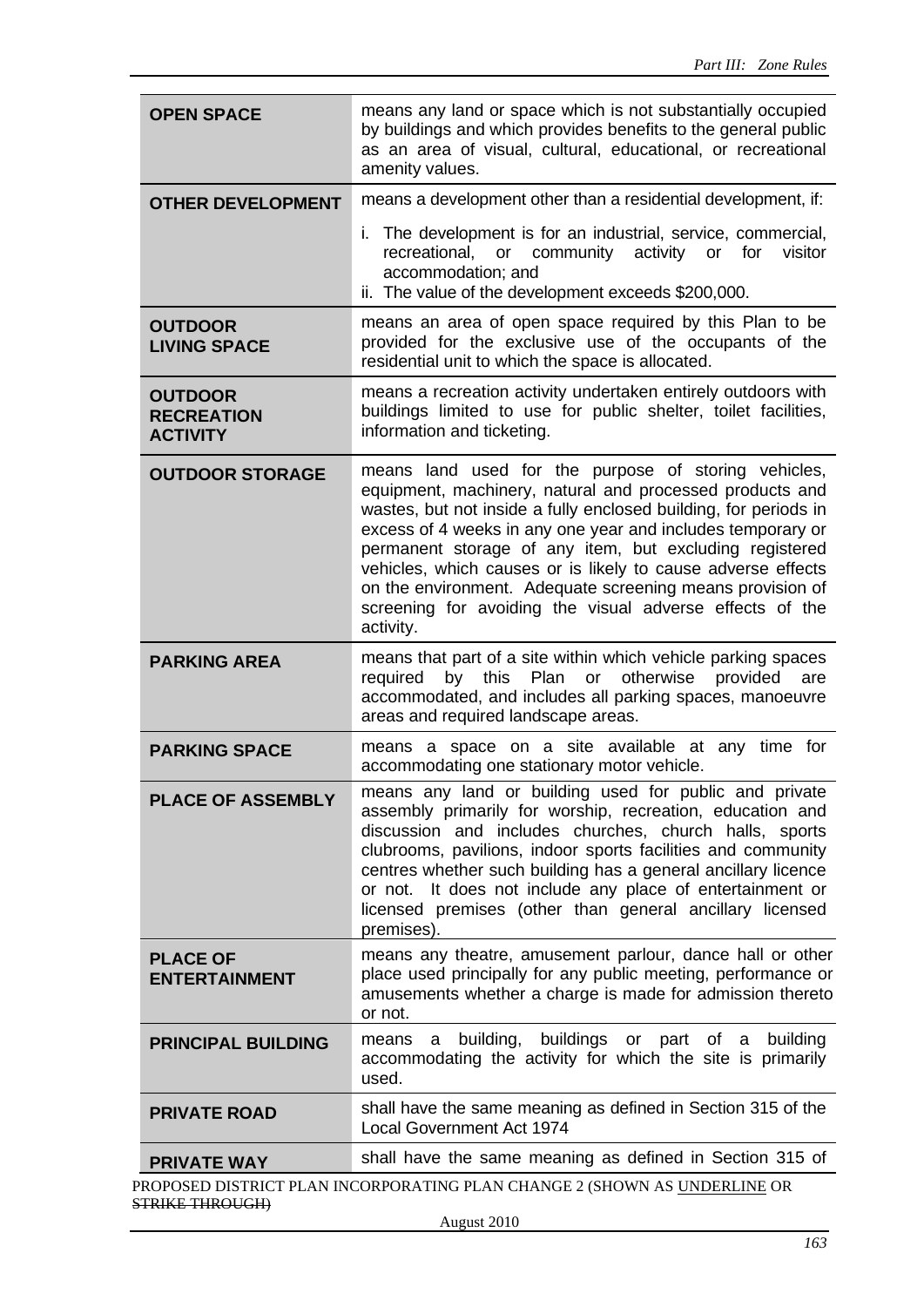|                                                | the Local Government Act 1974.                                                                                                                                                                                                                                                                                                                                                                                                                                                                                                                                                                                                                                                                                            |  |  |
|------------------------------------------------|---------------------------------------------------------------------------------------------------------------------------------------------------------------------------------------------------------------------------------------------------------------------------------------------------------------------------------------------------------------------------------------------------------------------------------------------------------------------------------------------------------------------------------------------------------------------------------------------------------------------------------------------------------------------------------------------------------------------------|--|--|
| <b>PROSPECTING</b>                             | means any activity undertaken for the purpose of identifying<br>land likely to contain exploitable mineral deposits or<br>occurrences; and includes:                                                                                                                                                                                                                                                                                                                                                                                                                                                                                                                                                                      |  |  |
|                                                | geological, geochemical, and geophysical surveys; and<br>the taking of samples by hand or hand held methods; and<br>aerial surveys.                                                                                                                                                                                                                                                                                                                                                                                                                                                                                                                                                                                       |  |  |
| <b>PROVIDING A SERVICE</b>                     | includes extending, upgrading, modifying or replacing any<br>service.                                                                                                                                                                                                                                                                                                                                                                                                                                                                                                                                                                                                                                                     |  |  |
| <b>PUBLIC AREA</b>                             | means any part(s) of a building open to the public, but<br>excluding any service or access areas of the building.                                                                                                                                                                                                                                                                                                                                                                                                                                                                                                                                                                                                         |  |  |
| <b>PUBLIC PLACE</b>                            | means every public thoroughfare, park, reserve, lake, river or<br>place to which the public has access with or without the<br>payment of a fee, and which is under the control of the<br>District Council, Regional Council, Transit New Zealand or<br>the Department of Conservation or the Crown.                                                                                                                                                                                                                                                                                                                                                                                                                       |  |  |
| <b>RADIOCOMMUNICAT-</b><br><b>ION FACILITY</b> | means an antenna or similar communication device formed<br>by a rod, wire, dish or other structure by which radio,<br>telephone or electromagnetic signals are transmitted,<br>received or broadcast from.                                                                                                                                                                                                                                                                                                                                                                                                                                                                                                                |  |  |
| <b>REAR SITE</b>                               | means a site which is situated generally to the rear of another<br>site, both sites having access to the same road or private<br>road, and includes sites which have no frontage to a road or<br>private road of 6m or more.                                                                                                                                                                                                                                                                                                                                                                                                                                                                                              |  |  |
| <b>RECESSION LINES</b>                         | means the lines constructed from points on or above a<br>boundary surface or a road surface, the angle of inclination of<br>which is measured from the horizontal, at right angles to a<br>site boundary and in towards the site. No building features<br>shall protrude through or above the building envelope<br>constructed by the recession lines except the following:                                                                                                                                                                                                                                                                                                                                               |  |  |
|                                                | • Chimneys, ventilation shafts, roof water tanks, lift and stair<br>shafts and spires, poles and masts less than 9m above<br>ground level, provided the maximum dimension thereof<br>measured parallel to the boundary under consideration<br>shall not exceed 3m, and provided for buildings over three<br>(3) storeys, such features are contained within or are sited<br>directly against the outside structural walls; and<br>In Residential or Township Zones where a single gable or<br>hip end with a base (excluding eaves) of 7.5m or less<br>faces a boundary and a recession line strikes no lower<br>than half way between the eaves and ridge line, a gable or<br>hip end may penetrate the recession lines. |  |  |
| <b>RECREATION</b>                              | means activities freely chosen by an individual, which give<br>that person enjoyment, satisfaction and a sense of well-<br>being.                                                                                                                                                                                                                                                                                                                                                                                                                                                                                                                                                                                         |  |  |
| <b>RECREATIONAL</b><br><b>ACTIVITY</b>         | means the use of land and/or buildings for the primary<br>purpose of recreation and/or entertainment and includes the<br>sale of food and beverage for consumption on the site                                                                                                                                                                                                                                                                                                                                                                                                                                                                                                                                            |  |  |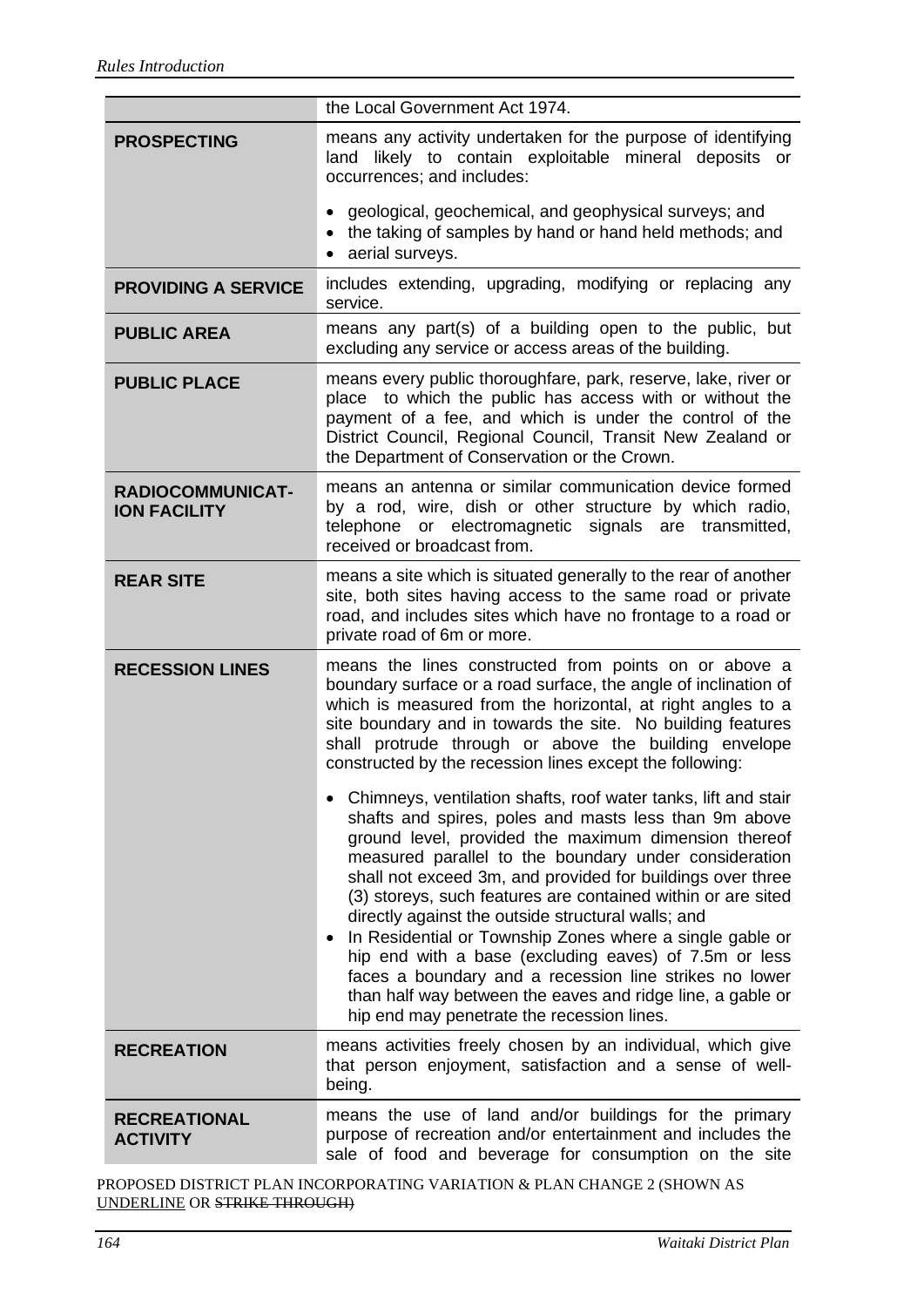|                                            | provided it is ancillary to the recreational activity, but<br>excludes any recreational activity within the meaning of<br>residential activity.                                                                                                                                                                                                                                                                                                                                                              |  |
|--------------------------------------------|--------------------------------------------------------------------------------------------------------------------------------------------------------------------------------------------------------------------------------------------------------------------------------------------------------------------------------------------------------------------------------------------------------------------------------------------------------------------------------------------------------------|--|
| <b>RELOCATABLE</b>                         | means not constructed for permanent location on any<br>particular site and readily capable of removal for relocation to<br>another site.                                                                                                                                                                                                                                                                                                                                                                     |  |
| <b>RELOCATION</b>                          | in relation to a building, means the removal and resiting of<br>any building from any site to another site.                                                                                                                                                                                                                                                                                                                                                                                                  |  |
| <b>RESERVE</b>                             | means a reserve in terms of the Reserves Act 1977.                                                                                                                                                                                                                                                                                                                                                                                                                                                           |  |
| <b>RESIDENTIAL</b><br><b>ACTIVITY</b>      | means the use of land and buildings by people for the<br>purpose of permanent living accommodation, including all<br>associated accessory buildings, recreational activities and<br>the keeping of domestic livestock. For the purposes of this<br>definition, residential activity shall include emergency and<br>refuge accommodation, and residential care facilities for up to<br>six persons and support staff but excludes<br>visitor<br>accommodation and the non-commercial use of holiday<br>homes. |  |
| <b>RESIDENTIAL CARE</b><br><b>FACILITY</b> | means a residential unit used for accommodation and care of<br>persons in a supervised environment because of their social,<br>intellectual or physical disabilities. This definition does not<br>apply to any unit where the principal caregiver is a member of<br>their family.                                                                                                                                                                                                                            |  |
| <b>RESIDENTIAL</b><br><b>DEVELOPMENT</b>   | means:<br>Two or more new residential units on a site with no<br>i.<br>existing residential units; or<br>One or more additional residential units on a site, with one<br>ii.<br>or more existing residential unit.                                                                                                                                                                                                                                                                                           |  |
| <b>RESIDENTIAL UNIT</b>                    | means a residential activity which consists of a single self<br>contained household unit, whether of one or more persons,<br>and includes accessory buildings and a family flat. Where<br>more than one kitchen and/or laundry facility is provided on<br>the site, other than a kitchen and/or laundry facility in a family<br>flat, there shall be deemed to be more than one residential<br>unit.                                                                                                         |  |
| <b>RESTAURANT</b>                          | means any land and/or buildings, or part of a building, in<br>which meals are regularly supplied for sale to the general<br>public for consumption on the premises, including such<br>premises which a licence has been granted pursuant to the<br>Sale of Liquor Act 1989.                                                                                                                                                                                                                                  |  |
| <b>RETAIL SALES</b><br>/RETAIL/RETAILING   | means the direct sale or hire to the public from any site<br>and/or the display or offering for sale or hire to the public on<br>any site of goods, merchandise or equipment, but excludes<br>recreational activities.                                                                                                                                                                                                                                                                                       |  |
| <b>RIGHT OF WAY</b>                        | means an area of land over which there is registered a legal<br>document giving rights to pass over that land to the owners<br>and occupiers of other land.                                                                                                                                                                                                                                                                                                                                                  |  |
| <b>RIVER</b>                               | includes a stream, and shall have the same meaning as in                                                                                                                                                                                                                                                                                                                                                                                                                                                     |  |
|                                            | ROPOSED DISTRICT PLAN INCORPORATING PLAN CHANGE 2 (SHOWN AS UNDERLINE OR                                                                                                                                                                                                                                                                                                                                                                                                                                     |  |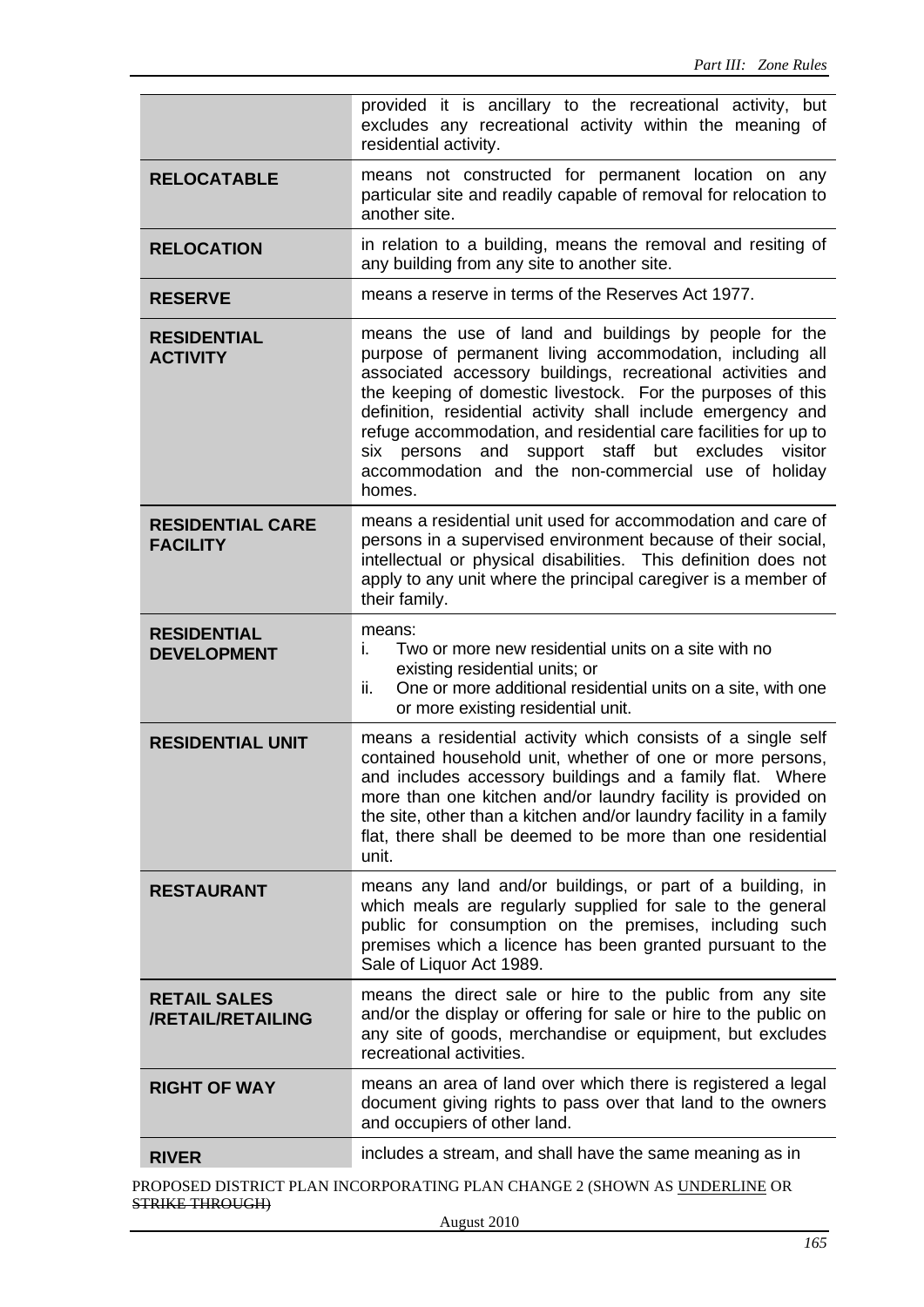|                                              | the Resource Management Act 1991.                                                                                                                                                                                                                                                                                                                                                                                                                                                                                                                                                                                                                                                               |  |
|----------------------------------------------|-------------------------------------------------------------------------------------------------------------------------------------------------------------------------------------------------------------------------------------------------------------------------------------------------------------------------------------------------------------------------------------------------------------------------------------------------------------------------------------------------------------------------------------------------------------------------------------------------------------------------------------------------------------------------------------------------|--|
| <b>RIVER FLOOD</b><br><b>PROTECTION WORK</b> | means works, structures and plantings for the protection of<br>property and people from floods; and includes areas of<br>vegetation maintained or planted in the berm margins of flood<br>fairways or lakes, the clearance of vegetation and debris from<br>flood fairways, stopbanks, access tracks, rock work,<br>anchored trees, wire rope and other structures.                                                                                                                                                                                                                                                                                                                             |  |
| <b>ROAD</b>                                  | means road as defined in Section 315 of the Local<br>Government Act 1974.                                                                                                                                                                                                                                                                                                                                                                                                                                                                                                                                                                                                                       |  |
| <b>ROAD BOUNDARY</b>                         | means any boundary of a site abutting a legal road (other<br>than an accessway or service lane) or contiguous to a<br>boundary of a road designation. Frontage or road frontage<br>shall have the same meaning as road boundary.                                                                                                                                                                                                                                                                                                                                                                                                                                                                |  |
| <b>ROOPU KAITIAKI</b>                        | means Guardian Group.                                                                                                                                                                                                                                                                                                                                                                                                                                                                                                                                                                                                                                                                           |  |
| <b>RURAL SELLING</b><br><b>PLACE</b>         | means any land, building or part of a building located in a<br>rural or rural-residential zone, on or in which farm or garden<br>produce, wine or handcrafts are offered for sale by wholesale<br>and/or retail.                                                                                                                                                                                                                                                                                                                                                                                                                                                                                |  |
| <b>SCHOOL</b>                                | refer Educational Facility.                                                                                                                                                                                                                                                                                                                                                                                                                                                                                                                                                                                                                                                                     |  |
| <b>SERVICE</b>                               | for the purposes of financial contributions means:<br>Any water supply system<br>٠<br>Any stormwater collection and disposal system<br>Any sewage collection, treatment and disposal system<br>Any trade waste collection and disposal system<br>Any energy supply system<br>Any works to avoid, remedy or mitigate natural hazards<br>Any landscaping, including planting of vegetation<br>Any provisions of access to land in the subdivision<br>(including roads, cycleways, pedestrian accessways,<br>service lanes, private access, street lighting and<br>associated works)<br>and in each case includes any necessary or incidental works<br>and "services" has a corresponding meaning. |  |
| <b>SERVICE ACTIVITY</b>                      | means the use of land and buildings for the primary purpose<br>of the transport, storage, maintenance or repair of goods.                                                                                                                                                                                                                                                                                                                                                                                                                                                                                                                                                                       |  |
| <b>SERVICE LANE</b>                          | means service lane as defined in Section 315 of the Local<br>Government Act 1974.                                                                                                                                                                                                                                                                                                                                                                                                                                                                                                                                                                                                               |  |
| <b>SERVICE STATION</b>                       | means any site where the dominant activity is the retail sale<br>of motor vehicle fuels (including petrol, LPG, CNG, and<br>diesel), and may also include any one or more of the<br>following:<br>the sale of kerosene, alcohol based fuels, lubricating oils,<br>$\bullet$<br>tyres, batteries, vehicle spare parts and other accessories<br>normally associated with motor vehicles;                                                                                                                                                                                                                                                                                                          |  |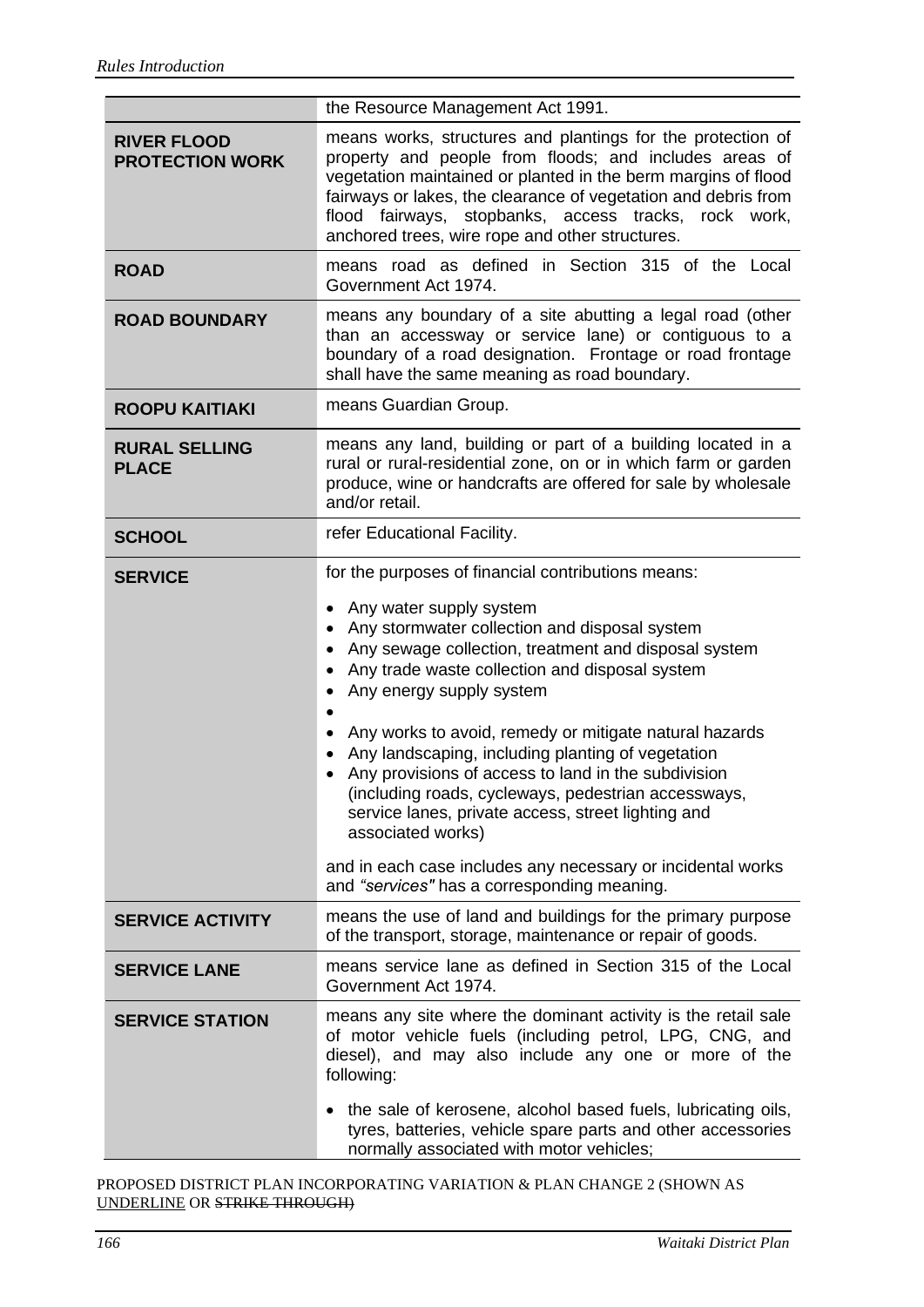|                     | • mechanical repair and servicing of motor vehicles<br>(includes motor cycles, caravans, boat motors, trailers),<br>except that in any Residential Zone, the mechanical<br>repairs of motor vehicles and domestic garden equipment<br>shall not include panel beating, spray painting and heavy<br>engineering such as engine reboring and crankshaft<br>grinding;<br>• inspection and/or certification of vehicles;<br>• the sale of other merchandise and services where this is<br>an ancillary activity to the main use of the site.                                                                                                                        |  |  |
|---------------------|-----------------------------------------------------------------------------------------------------------------------------------------------------------------------------------------------------------------------------------------------------------------------------------------------------------------------------------------------------------------------------------------------------------------------------------------------------------------------------------------------------------------------------------------------------------------------------------------------------------------------------------------------------------------|--|--|
| <b>SETBACK</b>      | means the distance between a building foundation and the<br>boundary of its site. Where any building is required to be<br>setback from any site boundary, no part of that building shall<br>be closer to the site boundary than the minimum distance<br>specified. Where any road widening is required by this Plan,<br>the setback shall be calculated from the proposed final site<br>boundary.                                                                                                                                                                                                                                                               |  |  |
| <b>SHELTERBELTS</b> | means trees or vegetation planted primarily to provide shelter<br>for stock or for other agricultural or horticultural purposes, up<br>to a maximum width of 15 metres but excluding amenity tree<br>planting and forestry activities.                                                                                                                                                                                                                                                                                                                                                                                                                          |  |  |
| <b>SHOWROOM</b>     | means any defined area of land or a building given over<br>solely to the display of goods. No retailing is permitted<br>unless otherwise specifically provided for in the zone in which<br>the land or building is located.                                                                                                                                                                                                                                                                                                                                                                                                                                     |  |  |
| <b>SIGN</b>         | means any sign or device of whatever nature for the purpose<br>of specific identification of any site or building, for providing<br>directions or information, or for promoting any goods,<br>services or forthcoming events, and which is visible from any<br>public place or thoroughfare. Such signs may consist of a<br>specially constructed device, structure, erection or apparatus,<br>or may be painted, written, printed, carved, embossed,<br>inscribed, projected onto, placed or otherwise fixed to or<br>upon any site, wall, hoarding, pole, fence, rock, stone, tree,<br>stationary vehicle or structure or erection of any kind<br>whatsoever. |  |  |
| <b>SITE</b>         | means                                                                                                                                                                                                                                                                                                                                                                                                                                                                                                                                                                                                                                                           |  |  |
|                     | a) an area of land which is:<br>comprised in a single lot or other legally defined parcel<br>$\mathbf{I}$<br>of land and held in a single certificate of title; or<br>comprised in a single lot or legally defined parcel of<br>ΪĹ.<br>land for which a separate certificate of title could be<br>issued without further consent of the Council;<br>iii being in any case the smaller land area of i or ii; or                                                                                                                                                                                                                                                  |  |  |
|                     | an area of land which is comprised in two or more<br>b)<br>adjoining lots or other legally defined parcels of land, held<br>together in one certificate of title in such a way that the<br>lots/parcels cannot be dealt with separately without the<br>prior consent of the Council; or                                                                                                                                                                                                                                                                                                                                                                         |  |  |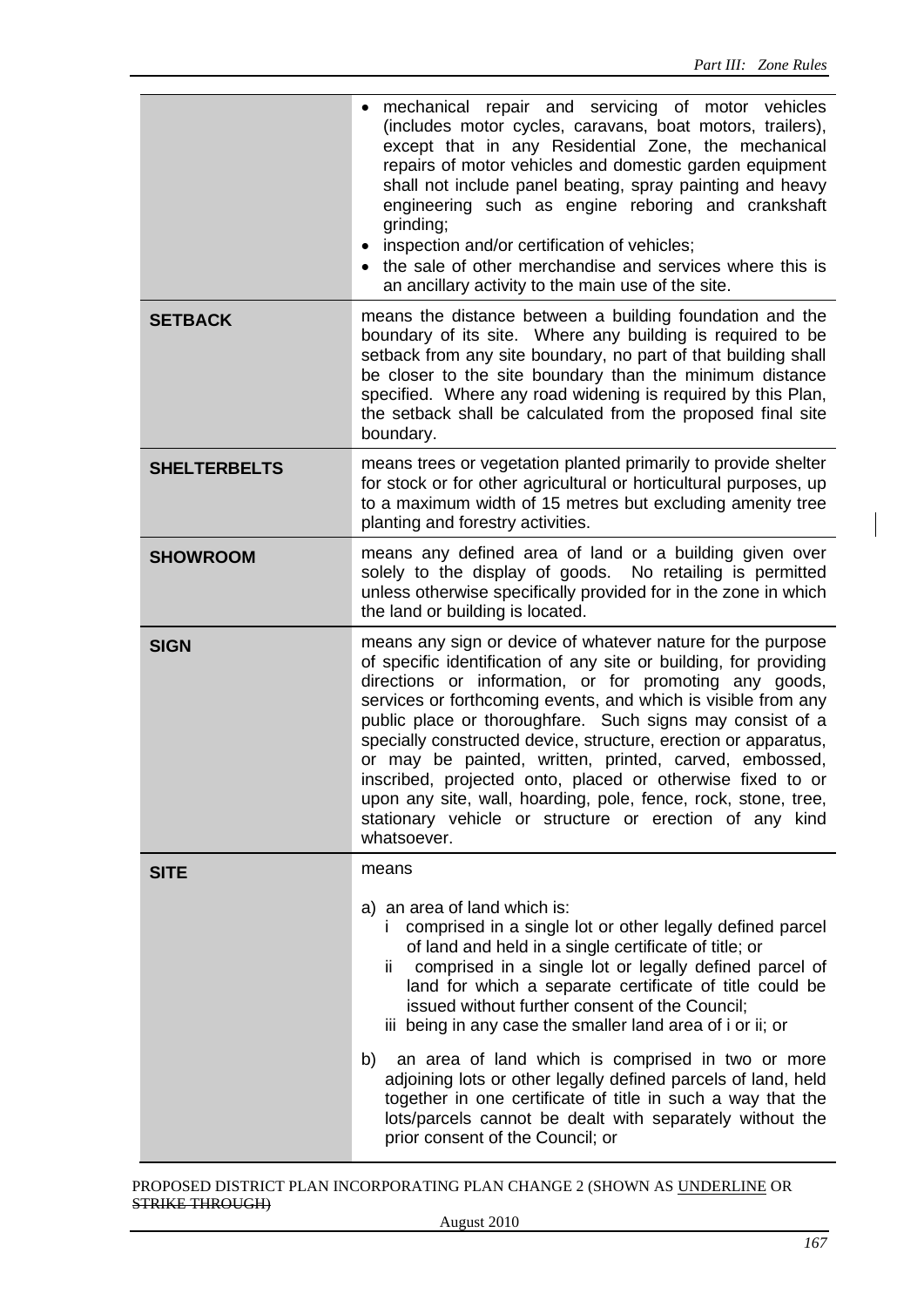|                         | an area of land which is comprised in two or more<br>C)<br>adjoining certificates of title where such titles are:<br>i subject to a condition imposed under Section 37 of the<br>Building Act or Section 643 of the Local Government<br>Act 1974; or<br>ii held together in such a way that they cannot be dealt<br>with separately without the prior consent of the Council;<br>or<br>d) in the case of land not subject to the Land Transfer Act,<br>the whole parcel of land last acquired under one<br>instrument of conveyance; |  |
|-------------------------|--------------------------------------------------------------------------------------------------------------------------------------------------------------------------------------------------------------------------------------------------------------------------------------------------------------------------------------------------------------------------------------------------------------------------------------------------------------------------------------------------------------------------------------|--|
|                         | except that:                                                                                                                                                                                                                                                                                                                                                                                                                                                                                                                         |  |
|                         | a) in the case of land subdivided under the cross lease or<br>company lease systems (other than strata titles), site<br>shall mean an area of land containing:<br>a building or buildings for residential or business<br>il -<br>purposes with any accessory building(s), plus any land<br>exclusively restricted to the users of that/those<br>building(s); or<br>ii a remaining share or shares in the fee simple creating a<br>vacant part(s) of the whole for future cross lease or<br>company lease purposes; and               |  |
|                         | b) in the case of land subdivided under Unit Titles Act 1972<br>(other than strata titles), site shall mean an area of land<br>containing a principal unit or proposed unit on a unit plan<br>together with its accessory units; and                                                                                                                                                                                                                                                                                                 |  |
|                         | c) in the case of strata titles, site shall mean the underlying<br>certificate of title of the entire land containing the strata<br>titles, immediately prior to subdivision.                                                                                                                                                                                                                                                                                                                                                        |  |
|                         | In addition to the above:                                                                                                                                                                                                                                                                                                                                                                                                                                                                                                            |  |
|                         | a) A site includes the airspace above the land.                                                                                                                                                                                                                                                                                                                                                                                                                                                                                      |  |
|                         | b) If any site is crossed by a zone boundary under this Plan,<br>the site is deemed to be divided into two or more sites by<br>that zone boundary.                                                                                                                                                                                                                                                                                                                                                                                   |  |
|                         | c) Where a site is situated partly within the District and partly<br>in an adjoining District, then the part situated in the District<br>shall be deemed to be one site.                                                                                                                                                                                                                                                                                                                                                             |  |
| <b>SITE - FRONT</b>     | means a site having one or more frontages to a road or<br>private road, at least one such frontage to be not less than<br>6m.                                                                                                                                                                                                                                                                                                                                                                                                        |  |
| <b>SITE - REAR</b>      | means a site which is situated generally to the rear of another<br>site, both sites having access to the same road or private<br>road, and includes sites which have no frontage to a road or<br>private road of 6m or less.                                                                                                                                                                                                                                                                                                         |  |
| <b>SITE DEVELOPMENT</b> | for an explanation of this term, refer to Part I, Section 8.                                                                                                                                                                                                                                                                                                                                                                                                                                                                         |  |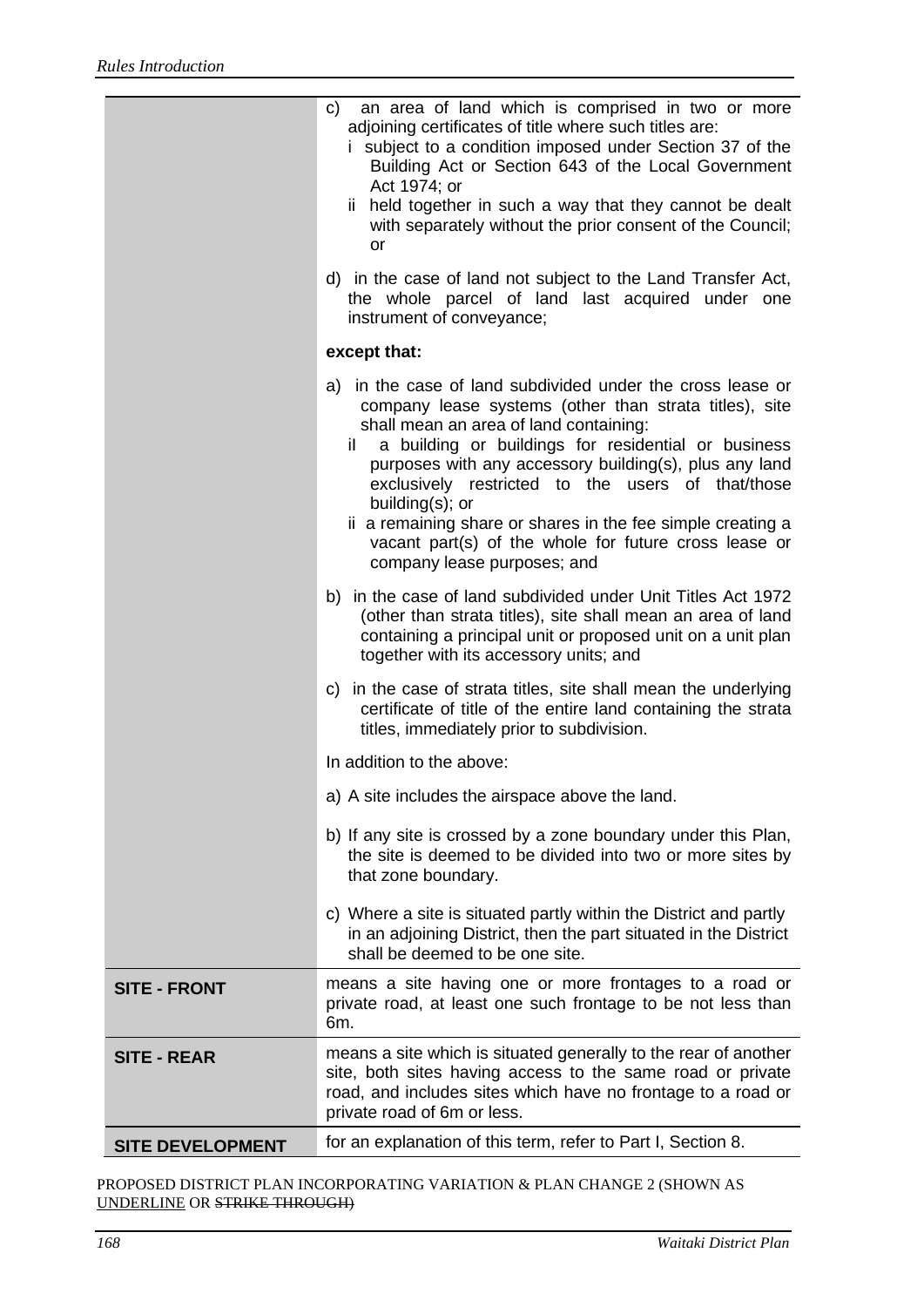| <b>STANDARDS</b>                                                |                                                                                                                                                                                                                                                                                                                                                                                                                                                                                                                                                                                |  |  |
|-----------------------------------------------------------------|--------------------------------------------------------------------------------------------------------------------------------------------------------------------------------------------------------------------------------------------------------------------------------------------------------------------------------------------------------------------------------------------------------------------------------------------------------------------------------------------------------------------------------------------------------------------------------|--|--|
| <b>STEP-IN PLAN</b>                                             | means a break in the continuity of an exterior wall of any<br>building or block or line of residential units, whether of one or<br>more storeys, by stepping the wall of the building or any unit<br>or units a minimum specified distance measured at right<br>angles to the long axis of the building or block or line of units.                                                                                                                                                                                                                                             |  |  |
| <b>SUBDIVISION</b><br><b>CONSENT</b>                            | has the meaning set out in Section 87(b) of the Act.                                                                                                                                                                                                                                                                                                                                                                                                                                                                                                                           |  |  |
| <b>TAOKA</b>                                                    | means treasures.                                                                                                                                                                                                                                                                                                                                                                                                                                                                                                                                                               |  |  |
| <b>TAUPARAPARA</b>                                              | means a saying, prose.                                                                                                                                                                                                                                                                                                                                                                                                                                                                                                                                                         |  |  |
| <b>TAVERN</b>                                                   | means any premises used or intended to be used in the<br>course of business principally for the provision to the public of<br>liquor and other refreshments.                                                                                                                                                                                                                                                                                                                                                                                                                   |  |  |
| <b>TELECOMMUNICAT-</b><br><b>ION FACILITY</b>                   | means devices, such as aerials, dishes, antennae, wires,<br>cables, casings, tunnels and associated equipment and<br>support structures and equipment shelters, such as towers,<br>masts and poles, and equipment buildings and telephone<br>boxes, used for the transmitting, emission or receiving of<br>communications.                                                                                                                                                                                                                                                     |  |  |
| <b>TEMPORARY</b><br><b>MILITARY TRAINING</b><br><b>ACTIVITY</b> | means a temporary activity undertaken for Defence<br>Purposes. Defence Purposes are those in accordance with<br>the Defence Act 1990. The Defence Act also enables access<br>to Defence Areas which include areas utilised for temporary<br>military training activities.                                                                                                                                                                                                                                                                                                      |  |  |
| <b>TIKANGA</b>                                                  | means a custom.                                                                                                                                                                                                                                                                                                                                                                                                                                                                                                                                                                |  |  |
| <b>TINO</b><br><b>RANGATIRATANGA</b>                            | means authority, chieftainship.                                                                                                                                                                                                                                                                                                                                                                                                                                                                                                                                                |  |  |
| <b>TRADE WASTES</b>                                             | shall have the same meaning as in the Local Government Act<br>1974.                                                                                                                                                                                                                                                                                                                                                                                                                                                                                                            |  |  |
| <b>TRAVELLERS</b><br><b>ACCOMMODATION</b>                       | see Visitor Accommodation.                                                                                                                                                                                                                                                                                                                                                                                                                                                                                                                                                     |  |  |
| <b>UTILITY</b>                                                  | means:<br>a) lines and necessary incidental structures and equipment<br>for the transmission and distribution of electricity;<br>b) pipes and necessary incidental structures and equipment<br>for transmitting and distributing gas;<br>c) storage facilities, pipes and structures and equipment<br>necessary for the supply, drainage and treatment of water<br>or sewage;<br>d) water and irrigation races, drains, channels, pipes and<br>necessary incidental structures and equipment;<br>e) structures, facilities, plant and equipment for the treatment<br>of water; |  |  |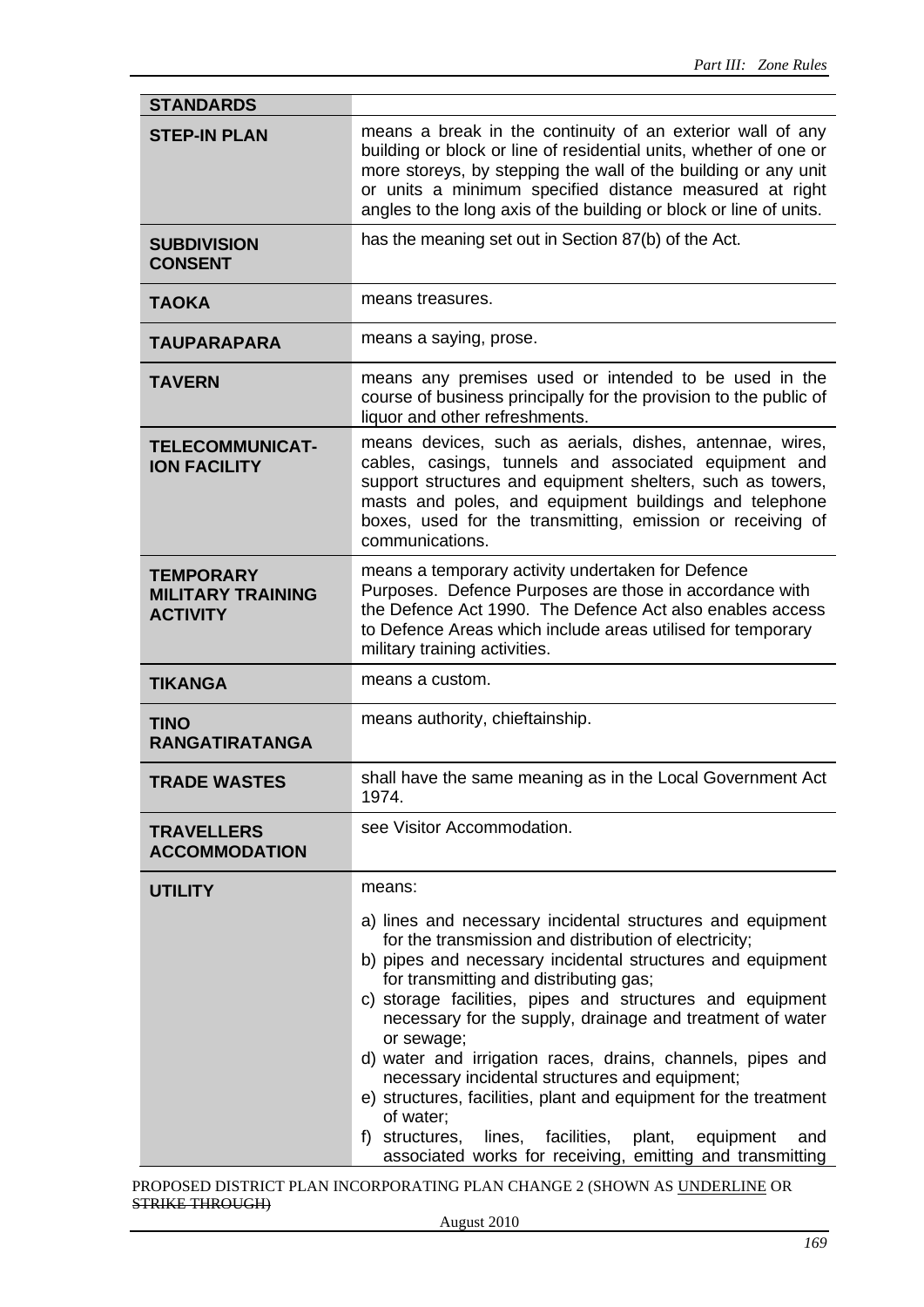|                                                                     | radiocommunications and telecommunications;<br>g) structures, facilities, plant, equipment and associated<br>works for monitoring and observation of weather and<br>natural hazards;<br>h) structures, facilities, plant, equipment and associated<br>works for the protection of the community from natural<br>hazards;<br>structures, facilities, plant and equipment necessary for<br>i)<br>navigation by water or air.                                                                                                                                                                                                                                                                              |  |  |  |
|---------------------------------------------------------------------|---------------------------------------------------------------------------------------------------------------------------------------------------------------------------------------------------------------------------------------------------------------------------------------------------------------------------------------------------------------------------------------------------------------------------------------------------------------------------------------------------------------------------------------------------------------------------------------------------------------------------------------------------------------------------------------------------------|--|--|--|
|                                                                     | Utility does not include structures or facilities used for<br>electricity generation, the manufacture and storage of gas.                                                                                                                                                                                                                                                                                                                                                                                                                                                                                                                                                                               |  |  |  |
| <b>VEGETATION</b><br><b>CLEARANCE</b>                               | means the felling, clearing or modification of trees or any<br>vegetation by cutting, crushing, cultivation, spraying or<br>Clearance of vegetation shall have the same<br>burning.<br>meaning.                                                                                                                                                                                                                                                                                                                                                                                                                                                                                                         |  |  |  |
| <b>VEHICLE ACCESS LEG</b>                                           | in relation to a rear lot or rear site, means the strip of land,<br>which is included in the ownership of that lot or site, and<br>which provides the legal, physical access from the frontage<br>legal road to the net area of the lot or site.                                                                                                                                                                                                                                                                                                                                                                                                                                                        |  |  |  |
| <b>VEHICLE ACCESS LOT</b>                                           | means a lot which provides the legal or part of the legal<br>vehicular access to one or more lots, and which is held in the<br>same ownership or by tenancy-in-common in the same<br>ownership as the lot(s) to which it provides legal vehicle<br>access.                                                                                                                                                                                                                                                                                                                                                                                                                                              |  |  |  |
| <b>VEHICLE CROSSING</b>                                             | means the formed and constructed vehicle entry/exit from the<br>carriageway of any road up to and including that portion of<br>the road boundary of any site across which vehicle entry or<br>exit is obtained to and from the site, and includes any culvert,<br>bridge or kerbing.                                                                                                                                                                                                                                                                                                                                                                                                                    |  |  |  |
| <b>VEHICLE ORIENTATED</b><br><b>COMMERCIAL</b><br><b>ACTIVITIES</b> | any service station, truck stop, coach<br>park,<br>means<br>supermarket, shopping centre, drive-in retail outlet, rural<br>selling<br>place,<br>visitor<br>accommodation,<br>recreation<br>and<br>entertainment activity where the activity takes place in or on a<br>structure or where a structure or building forms part of the<br>public aspect of the activity.                                                                                                                                                                                                                                                                                                                                    |  |  |  |
| <b>VISITOR</b><br><b>ACCOMMODATION</b>                              | means the use of land and/or buildings for short-term, fee<br>paying, living accommodation where the length of stay for<br>any one visitor is not greater than 3 months at any one time,<br>provided that this definition does not exclude the letting of<br>individually-owned residential units. Visitor accommodation<br>may include some centralised services or facilities, such as<br>food preparation, dining and sanitary facilities, conference,<br>bar and recreation facilities. Visitor accommodation includes<br>such accommodation as camping grounds, hotels, motels,<br>houses,<br>guest<br>houses,<br>backpackers<br>boarding<br>accommodation, bunkhouses, tourist houses and lodges. |  |  |  |
| <b>WAAHI TAOKA</b>                                                  | means a treasured place/valued possession.                                                                                                                                                                                                                                                                                                                                                                                                                                                                                                                                                                                                                                                              |  |  |  |
| <b>WAAHI TAPU</b>                                                   | means a sacred place.                                                                                                                                                                                                                                                                                                                                                                                                                                                                                                                                                                                                                                                                                   |  |  |  |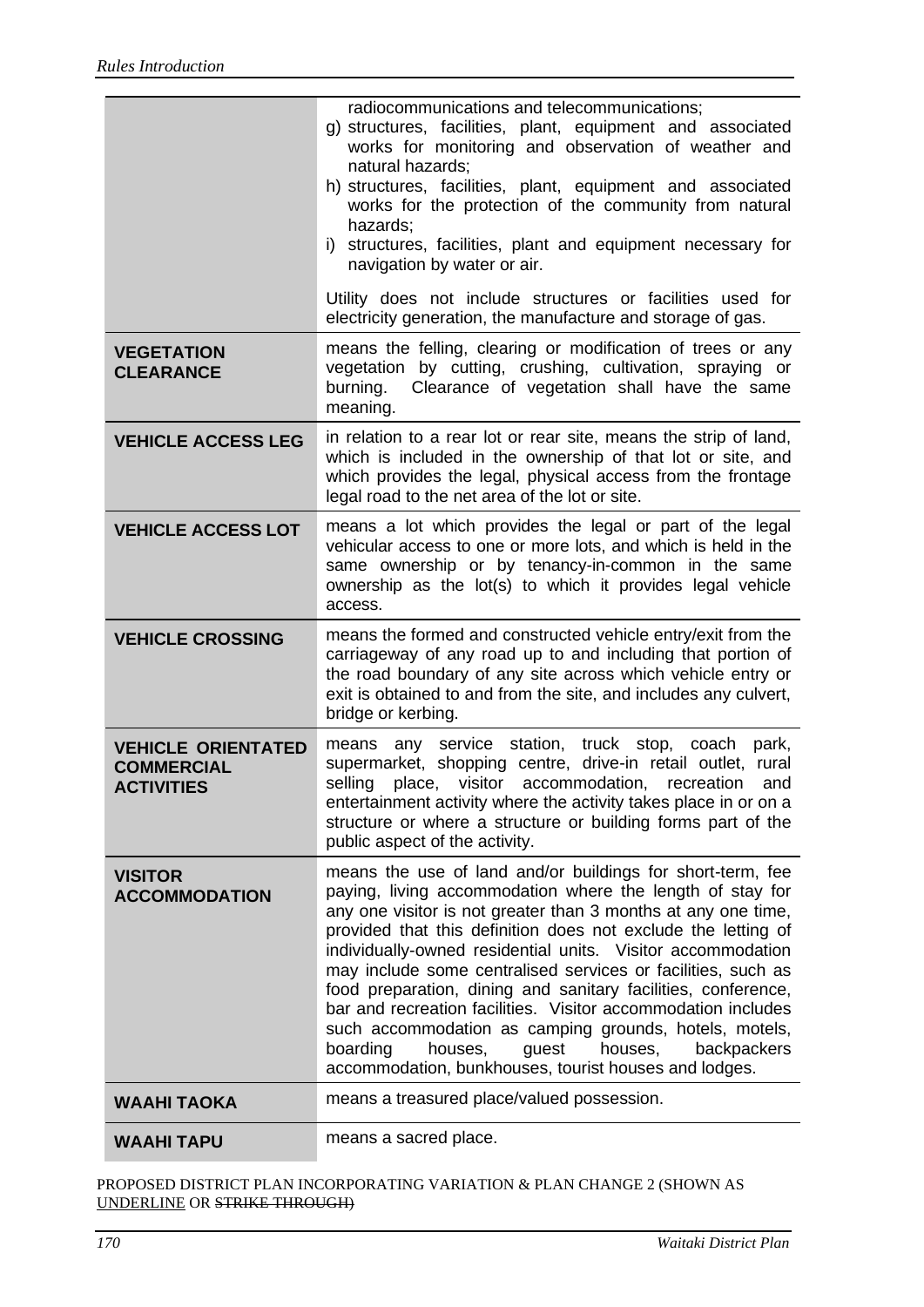| <b>WASTE</b>     | means any contaminant, whether liquid, solid, gaseous, or<br>radioactive, which is discharged, emitted or deposited in the<br>environment in such volume, constituency or manner as to<br>cause an adverse effect on the environment and which<br>includes all unwanted and economically unusable by-<br>products at any given place and time, and any other matter<br>which may be discharged, accidentally or otherwise, to the<br>environment.                                                                                                                                                                                                                                                          |  |
|------------------|------------------------------------------------------------------------------------------------------------------------------------------------------------------------------------------------------------------------------------------------------------------------------------------------------------------------------------------------------------------------------------------------------------------------------------------------------------------------------------------------------------------------------------------------------------------------------------------------------------------------------------------------------------------------------------------------------------|--|
| <b>WATERBODY</b> | shall have the same meaning as Water body in the Resource<br>Management Act 1991.                                                                                                                                                                                                                                                                                                                                                                                                                                                                                                                                                                                                                          |  |
| <b>WETLAND</b>   | shall<br>have the<br>same<br>meaning as in the Resource<br>Management Act 1991<br>being "includes permanently or<br>intermittently wet areas, shallow water and land water<br>margins that support a natural ecosystem of plants and<br>animals that are adapted to wet conditions".                                                                                                                                                                                                                                                                                                                                                                                                                       |  |
| <b>WHAKAPAPA</b> | means genealogy.                                                                                                                                                                                                                                                                                                                                                                                                                                                                                                                                                                                                                                                                                           |  |
| <b>WHENUA</b>    | means land.                                                                                                                                                                                                                                                                                                                                                                                                                                                                                                                                                                                                                                                                                                |  |
| <b>WOODLOTS</b>  | means a single discrete grouping of trees of no more than 3<br>hectares planted for productive purposes.                                                                                                                                                                                                                                                                                                                                                                                                                                                                                                                                                                                                   |  |
| <b>YARD</b>      | means a part of a site which is required by this Plan to be<br>unoccupied and unobstructed by buildings from the ground<br>upwards, except as otherwise provided by this Plan.<br>means a yard between the street line and a line parallel<br>thereto extending across the full width of the site.<br>means a yard between the rear boundary of the site and a<br>line parallel thereto extending across the full width of the site.<br>Provided that in the event of there being no rear boundary, as<br>in a triangular section, the boundaries of the rear yard shall<br>be the converging side boundaries of the site and the arc of a<br>circle drawn with the apex as centre and radius of 9 metres. |  |
| - FRONT YARD     |                                                                                                                                                                                                                                                                                                                                                                                                                                                                                                                                                                                                                                                                                                            |  |
| - REAR YARD      |                                                                                                                                                                                                                                                                                                                                                                                                                                                                                                                                                                                                                                                                                                            |  |
| - SIDE YARD      | means a yard between a side boundary of the site and line<br>parallel thereto, extending:                                                                                                                                                                                                                                                                                                                                                                                                                                                                                                                                                                                                                  |  |
|                  | a) From the front yard to the rear yard; or<br>b) If there be no front yard, from the front boundary of the site<br>to the rear yard; or<br>c) If there be no rear yard, from the front yard or boundary as<br>the case may be to the rear boundary of the site; or<br>d) If there be two or mote front yards, from yard to yard.                                                                                                                                                                                                                                                                                                                                                                          |  |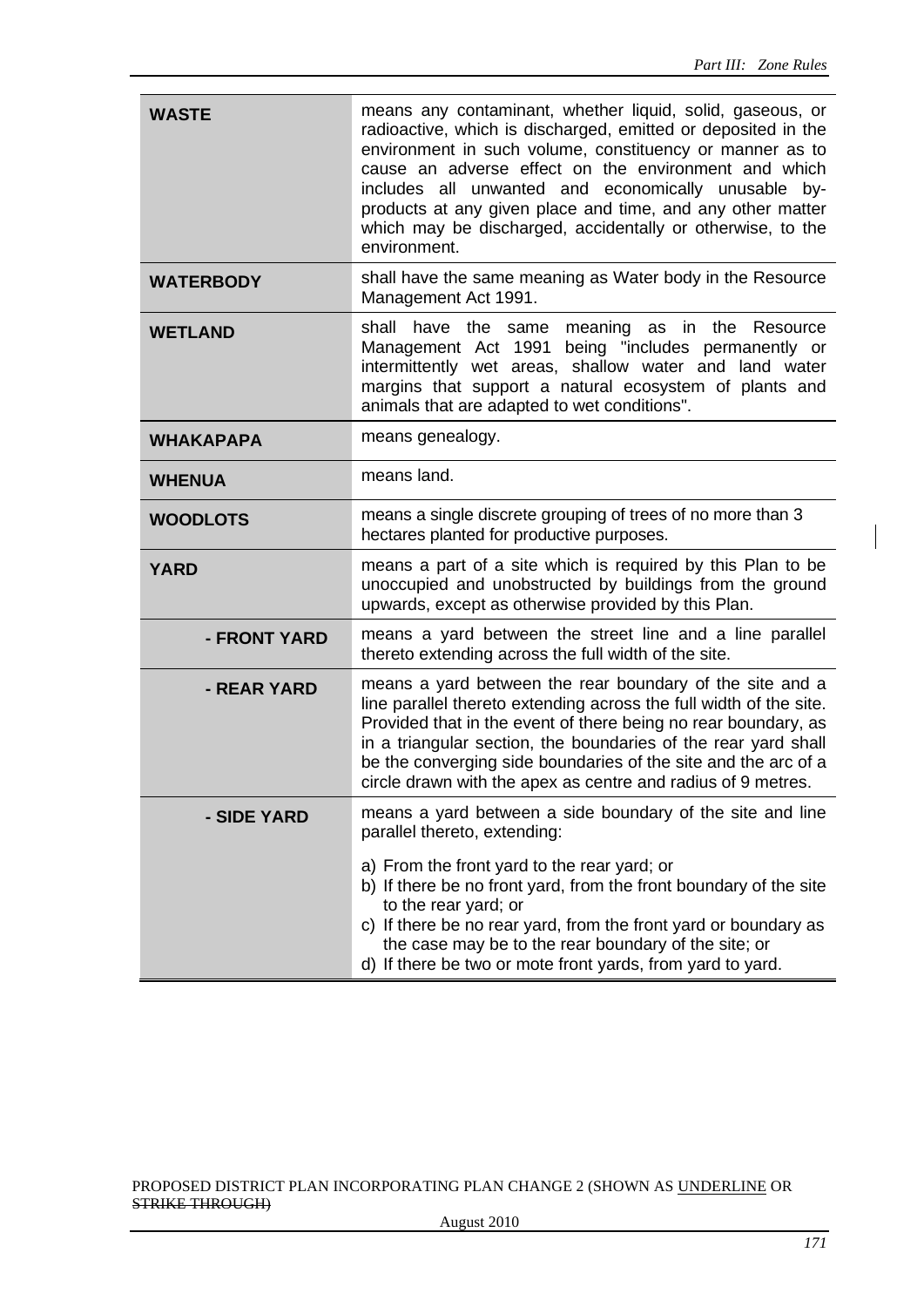# **1.2 INFORMATION REQUIREMENTS FOR RESOURCE CONSENTS AND DESIGNATIONS**

## **1.2.1 GENERAL GUIDE**

The place to start is with the maps. Identify the site(s) you are interested in.

Check to see which zone the site is in. Each zone has its own rules.

Check to see what other rules may apply. There are a number of District-Wide rules with special functions which will also apply in the particular zone, eg

• Temporary Buildings and Activities ............................................(Refer Rule 10) • Heritage Rules ............................................................................(Refer Rule 11) • Transport Rules ..........................................................................(Refer Rule 12) • Sign Rules ..................................................................................(Refer Rule 13) • Subdivision and Development Rules ..........................................(Refer Rule 14) • Utilities Rules .............................................................................(Refer Rule 15) • Hazardous Substances...............................................................(Refer Rule 16) • Natural Hazards..........................................................................(Refer Rule 17)

Check to see if the property is affected by one or more of the following:

| • a designation                                     | - Appendix A    |
|-----------------------------------------------------|-----------------|
| $\bullet$ a protected feature(s)                    | - Appendix B    |
| • an area of significant natural conservation value | - Appendix C    |
| • located in an area of landscape importance        | - Planning Maps |
| • Natural Hazards                                   | - Planning Maps |
|                                                     |                 |

**and** by checking the Planning Maps.

Where an activity may require a resource consent, a notation is provided. Permitted Activities under regional rules may have conditions that require compliance.

Check the definitions, Section Part III, Section 1.1

Check to see what consents may be required:

- Refer Category of Activities at the start of each rule.
- Refer to site development standards and critical zone standards

Check to see if consents are required from the Otago or Canterbury Regional Councils.

#### **Consultation**

An applicant may need to undertake consultation with parties affected by the proposal. The level of consultation depends on the effects or impacts of the proposal. The process of consultation allows people to understand the proposal and done properly can reduce the time delays and costs of resource consents.

Special consultation procedures may apply to activities which affect sites or values of significance to the Takata Whenua.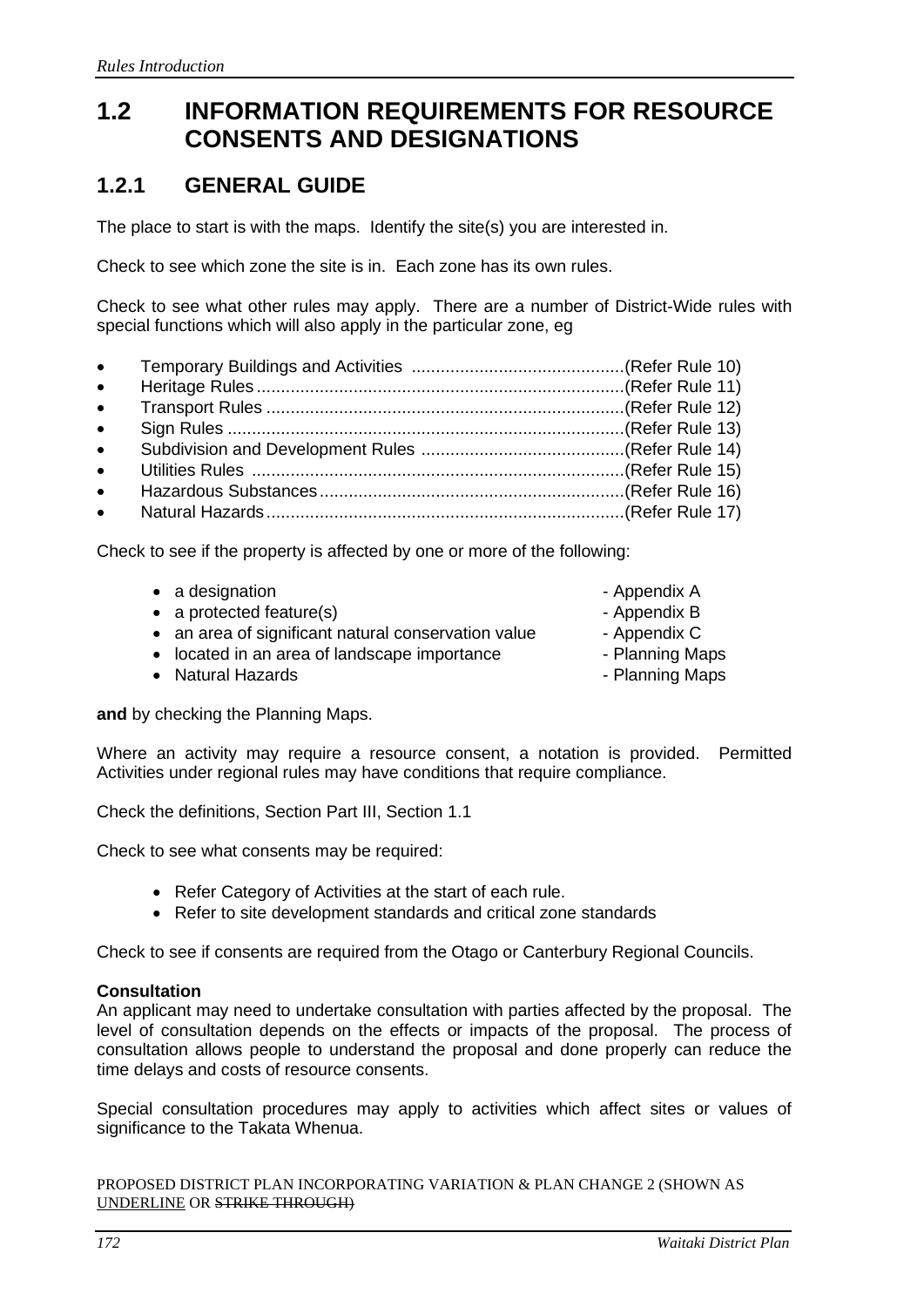#### **Steps for Determining Compliance**

The steps for determining compliance are set out as part of each Rule.

#### **Information to be Submitted with an Application for a Resource Consent**

For the Council to process an application for a resource consent an applicant must provide adequate information to enable the effects of the activity to be assessed in accordance with the Act or any assessment matters set out in the District Plan. The amount of detailed information you need to provide depends on the type of resource consent.

Where the Council considers insufficient information has been supplied further information will be requested under Section 92 of the Act and the application or plan change will not be processed until the information is supplied.

Applications should be assessed with the Council staff before they are formally lodged to enable any problems or information requirements to be resolved and avoid delays by requests for additional information.

Applications should be in the same or similar format as Form 5 of the Resource Management (Forms) Regulations 1991. Copies are available from the Council.

### **1.2.2 LAND USE CONSENTS**

#### **DETAILS**

The following information shall be submitted with any application for a resource consent, where applicable:

- 1. An assessment of any actual or potential effects that the activity may have on the environment and the ways in which those adverse effects may be avoided, remedied or mitigated;
- 2. The assessment shall
	- be in such detail as corresponds with the scale and significance of the actual or potential effects that the activity may have on the environment; and
	- be prepared in accordance with the assessment of effects on the environment in the Fourth Schedule to the Act;
- 3. In the case of applications for resource consents relating to controlled activities, or discretionary activity over which the Council has restricted the exercise of its discretion, the assessment shall only address those matters specified in the Plan over which the Council has reserved control, or to which it has restricted the right to exercise its discretion.
- 4. A statement specifying all other resource consents that the application may require from any consent authority in respect of the activity to which the application relates, and whether or not the applicant has applied for such consents;
- 5. Copies of Certificates of title for the subject sites;
- 6. A description of the activity for which consent is sought.

PROPOSED DISTRICT PLAN INCORPORATING PLAN CHANGE 2 (SHOWN AS UNDERLINE OR STRIKE THROUGH)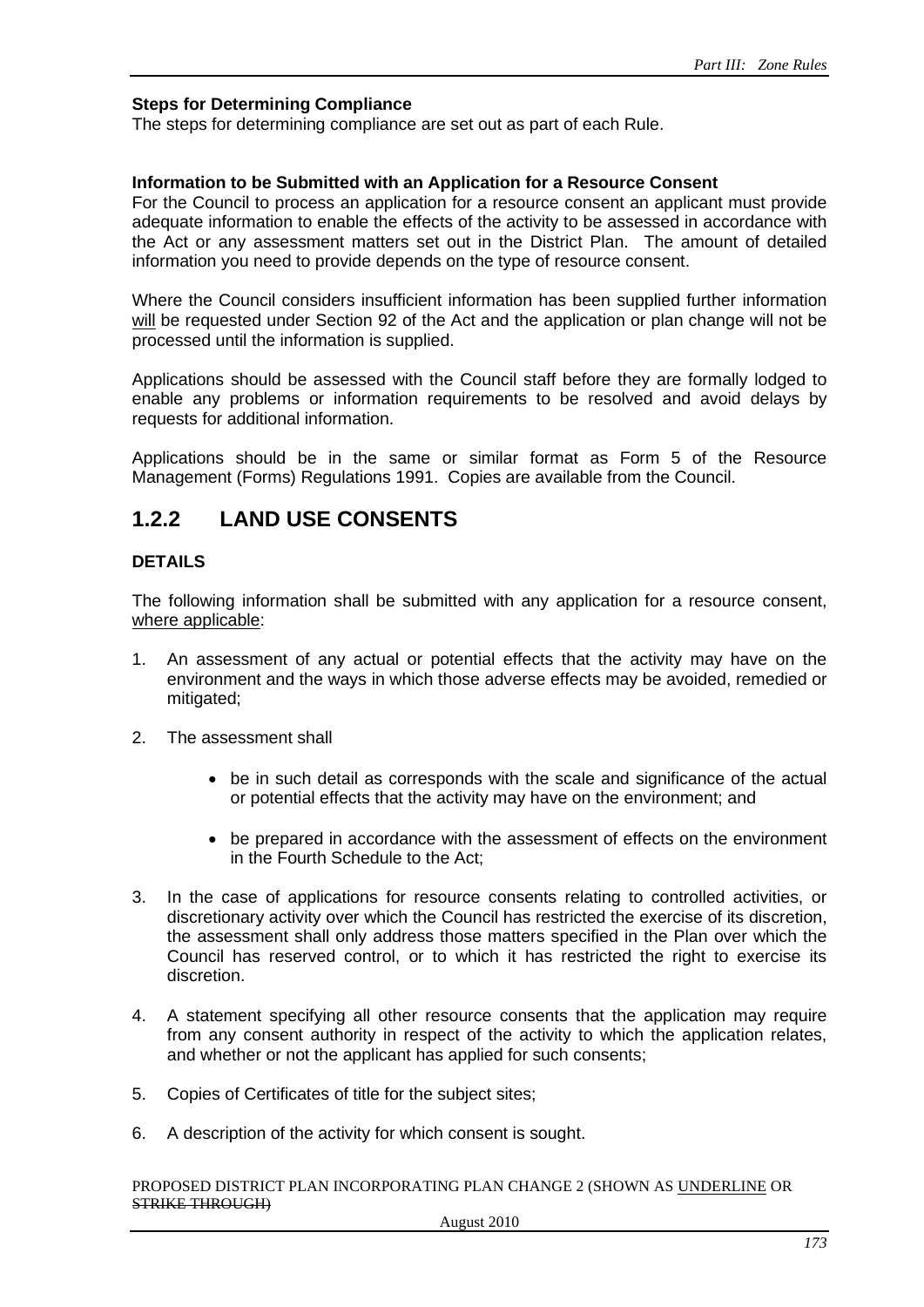#### **General**

- 1. A description of the site including existing uses, buildings, topography and vegetation, including information on the extent and nature of any fill on the site, any indication of earth movement or flooding and a description of the existing natural environment (including areas of indigenous vegetation, habitat of indigenous birds and animals, and landscape features);
- 2. Any filling or excavation proposed, the type of fill, the volume and depth of fill and excavation, identification of those areas on the site subject to fill or excavation, the impact on utilities, or on any archaeological sites;
- 3. The results of any consultation undertaken with parties who may be affected by the proposal, including Takata Whenua.

#### **Buildings and Structures**

1. The materials to be used on the exterior cladding of the proposed building or other structures.

#### **Natural Hazards**

1. Any geological or other natural hazards to which the site may be subject, its suitability for the activity proposed, and the means by which any adverse effects of the hazards are to be avoided, remedied or mitigated.

#### **Parking and Access**

1. The number of car-parks to be provided and the provision for access, loading and circulation.

#### **Landscape and Visual Amenity Values**

- 1. Any landscaping to be provided, including areas for planting, the location and types of trees to be planted, the location of any outdoor storage areas, and how these are to be screened from view;
- 2. The effects on landscape values, and visual amenity, views, natural landscape patterns and natural vegetation patterns.

#### **Signs**

1. Any outdoor advertising proposed, including the dimensions, height, lettering and location (freestanding or on buildings) of any signage, or any illumination proposed.

#### **Noise**

1. In respect to any potential for noise generation, the type and power of any proposed machinery or equipment; its location on site or within buildings; the material of which the buildings are constructed; details of any proposed measures to reduce noise, including any insulating materials or structures; hours of operation; and the expected nature and frequency of noise events.

#### **Odour, Glare and Other Emissions**

- 1. In respect to any potential for odour generation, the source of the odour, its frequency, intensity, duration and offensiveness and the design, management and operation of odour prevent and abatement measures to be employed;
- 2. In respect to any potential for glare, the nature and location of any highly reflective surfaces; the location, nature and power of lighting on the site; and means of directing its spill;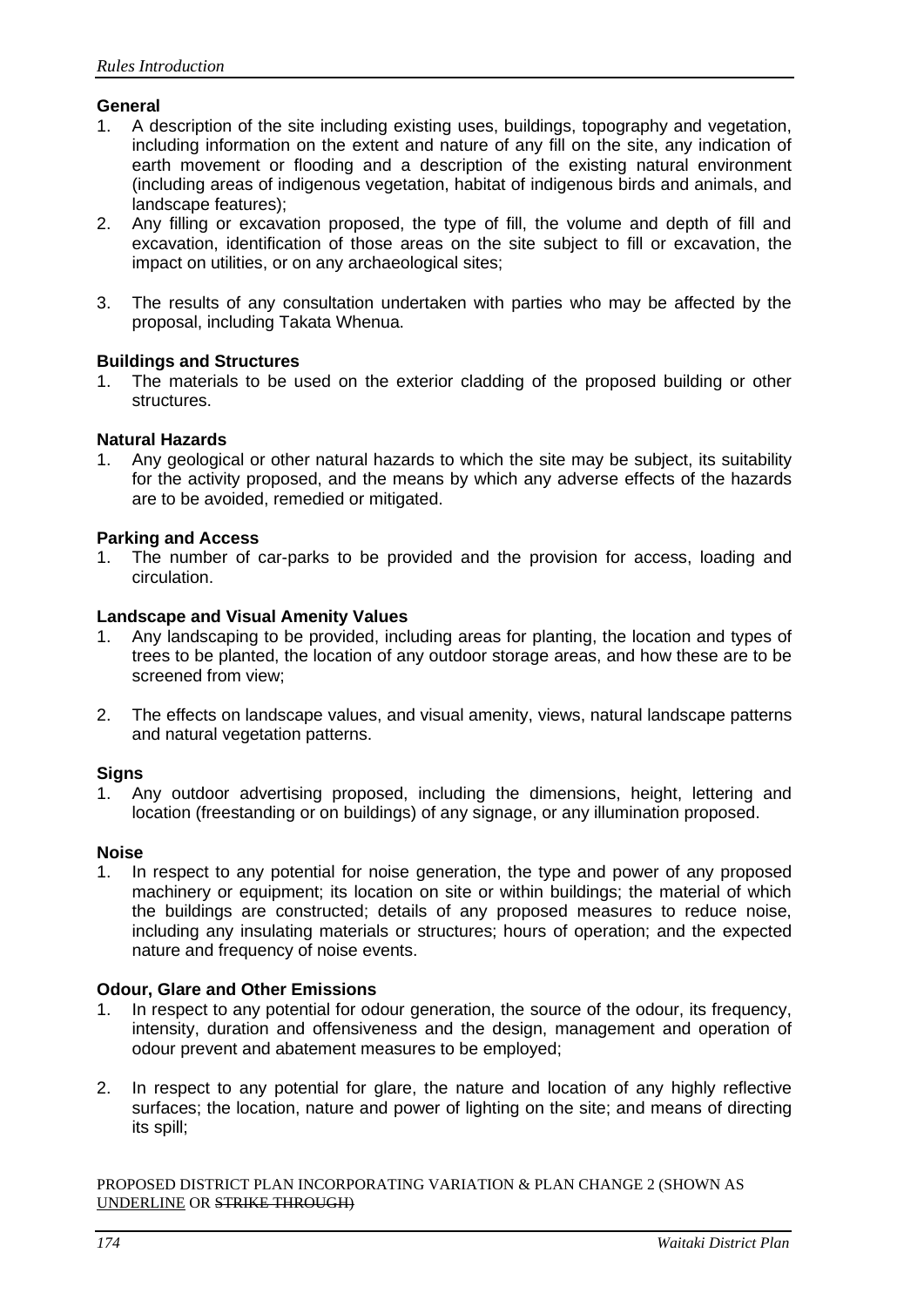3. Any potential for other emissions from the site, such as dust, fumes and/or radio emissions.

#### **Hazardous Substances**

1. In respect to any hazardous substances to be stored or used on site, the type and volume of those substances; proposed methods of containment; including in emergencies the location on site or within buildings of any transfer, or storage points; transport arrangements on site; and routes and methods of transport to and from the site.

#### **Heritage and Notable Trees**

1. The location of any protected trees on the site or adjoining sites, and whether they are to be removed, trimmed or subject to any building or earthworks in the vicinity of the tree.

#### **Heritage Items**

1. The effect of the proposal on any listed heritage items including plans showing existing interior or exterior original features, and plans of these features should any alterations proposed be carried out.

#### **Nature Conservation**

1. The effects of the proposal on any significant nature conservation areas, including indigenous vegetation, ecosystems, the margins of waterbodies, or wetlands.

#### **Recreation**

1. The effects on recreational values and facilities, existing recreational users and the experiences of other recreational users in the vicinity.

#### **DRAWINGS**

- 1. In addition to the above information, any application for land use consent shall include a set of drawings illustrating the proposal. Four full-scale copies of each drawing are required, including accurate dimensions, plus one A3 reduced copy with dimensions corrected to account for the reduction.
- 2. The drawings must include the details set out in paragraph (a), (b), (c), (d) and (e) below, as applicable, and be dimensioned in metres.
- 3. A drawing showing the location of the site such that its location can be readily determined, with road names, property number, north point and any significant built or topographical features.
- 4. A site plan of the property (at scale of not less than 1:200 in urban areas) showing, as applicable:
	- a. site boundary lengths and other dimensions in metres.
	- b. location with distances to site boundaries, of all existing buildings which are to remain on the site, and all proposed buildings and structures (including where applicable, eaves, balconies, courts and verandahs).
	- c. proposed use of each building.
	- d. position of any easement over the site.
	- e. position, location and dimensions of every parking and loading space.
	- f. location of roads adjacent to the site and the formation status of the road and any footpaths.
	- g. location of all vehicle access points and driveways at the street boundary.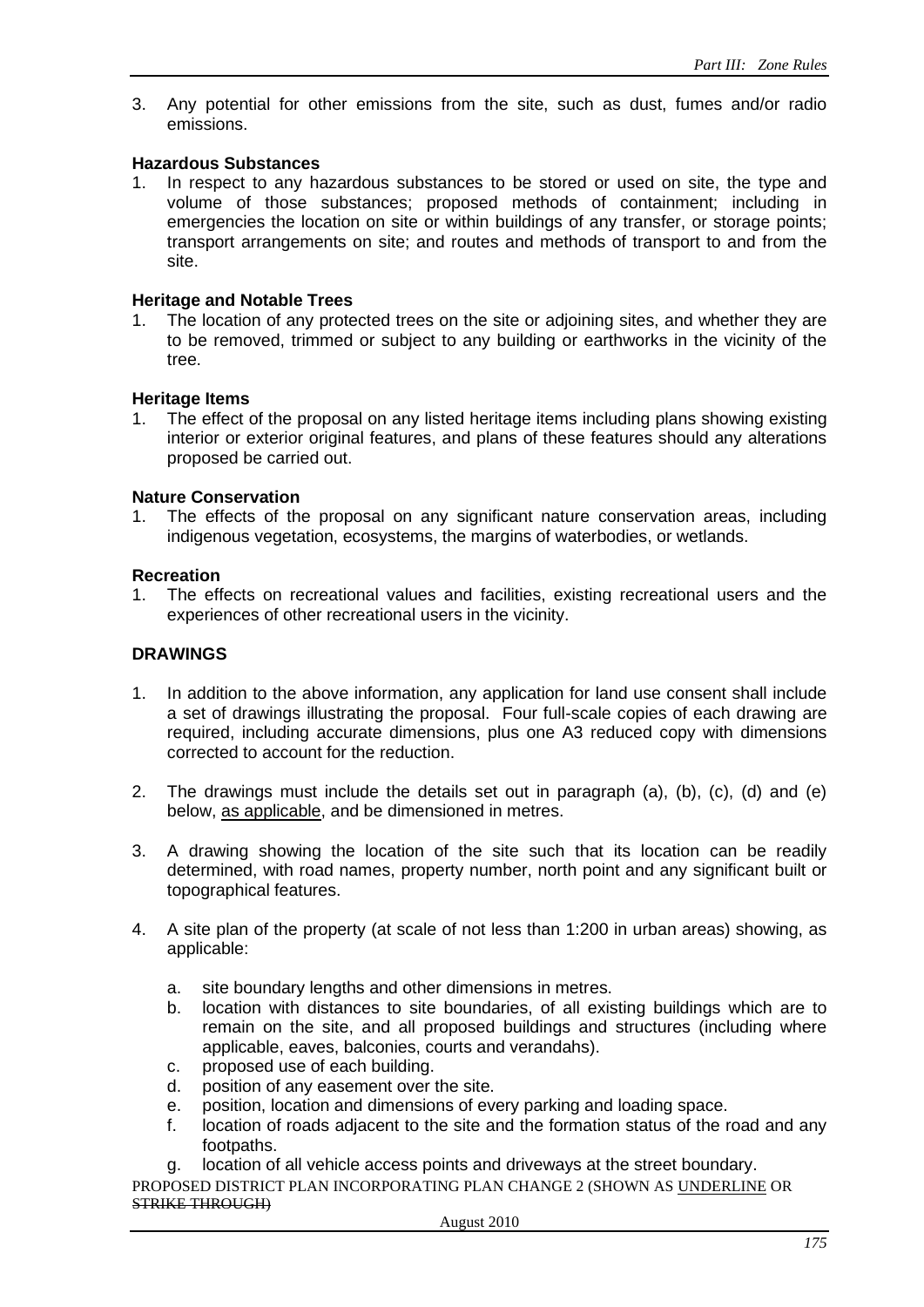- h. kerb lines adjacent to the site and the position of any street trees.
- i. levels on the site boundaries and around any buildings; and, except in cases where the site is less than 1000m<sup>2</sup>, or has a uniform grade of less than 1 in 10, contours of the site.
- j. proposed retaining walls, excavations and fill.
- k. existing trees and proposed landscaping (particularly where this is a requirement of the rules for the zone). Dimensioned areas of the landscaping should be shown together with all existing and proposed sealed areas.
- l. indigenous vegetation areas, streams, wetlands and heritage items.
- m. where relevant, recession line diagrams or models.
- n. watercourses and drainage and sewerage pipes within and adjacent to the site.
- o. the means proposed to deal with all stormwater and sanitary drainage, and to provide for water supply.
- p. the location of any water supply bores and effluent disposal areas on the site and on adjoining sites.
- 5. A floor plan of each building (at a scale of not less than 1:100) showing:
	- a. use of all parts of the building, including basements, parking, lift towers, storage or service areas.
	- b. room layout of the building, if this is known, and a clear identification of the use of different rooms or parts of a floor.
	- c. materials and colours to be used on the exterior cladding.
- 6. Where several floors are of the same area and use, a standard floor plan may be shown.
- 7. Elevations of each building (at a scale not less than 1:100) showing:
	- a. external appearance of the building including doors and windows.
	- b. number of floors and their proposed usage.
	- c. building heights and height in relation to any boundary.

### **1.2.3 SUBDIVISION CONSENTS**

The following information shall be included with any application for a subdivision consent, where applicable:

#### **DETAIL**

- 1. An assessment of any actual or potential effects that the activity may have on the environment, and the ways in which any adverse effects may be avoided, remedied or mitigated (the details required under 1.3.2 Land Use Consents above may be relevant).
- 2. **Note:** Section 88(6) of the Act requires assessments to be in such detail as corresponds with the scale and significance of the actual and potential effects that the activity may have on the environment, and shall be prepared in accordance with the Fourth Schedule to the Act.
- 3. A statement specifying all other resource consents that the application may require from any consent authority in respect of the activity to which the application relates, and whether or not the applicant has applied for such consents.
- 4. A legal description of the site, including current copies of all certificates of title.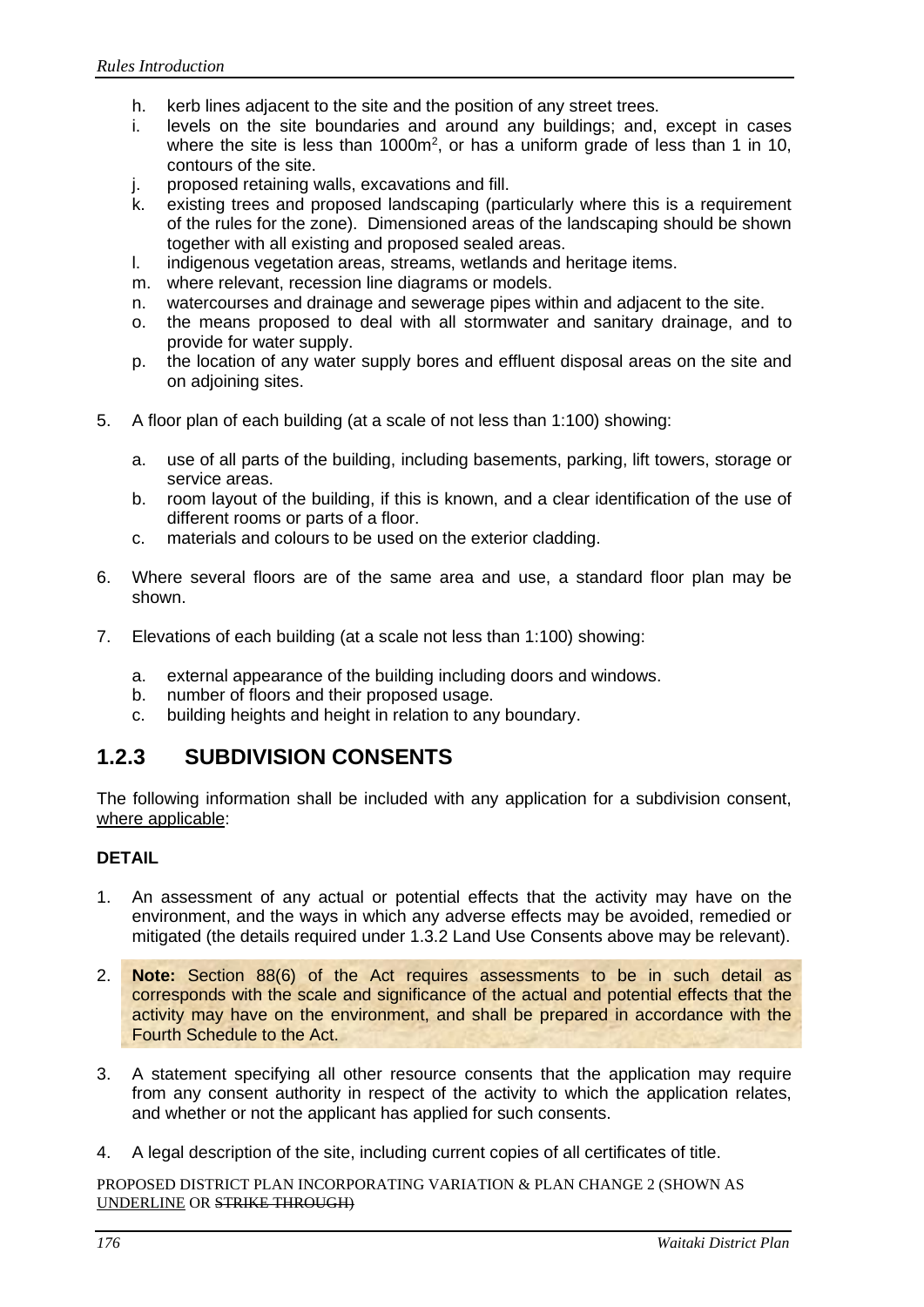- 5. A drawing showing the location of the site such that its location can be readily determined, with road names, property number, north point and any significant built or topographical features.
- 6. Where relevant, an assessment, including diagrams, of the significant views onto and off the development site.
- 7. A full description of any geological or other natural hazards to which the site may be subject, its suitability for the subdivision, and the means by which any adverse effects of the hazards are to be avoided, remedied or mitigated.

#### **Plans**

- 1. The following plans must be supplied and must be drawn to an appropriate stated metric scale to show sufficient detail of the proposal to enable the Council to determine its effects. If the plans are larger than A3 size copies reduced to A3 must also be provided. Four full-scale copies of each plan are required, including accurate dimensions, plus the A3 reduced copy with dimensions corrected to account for the reduction. The site plans must show:
	- a. a north point accurately orientated;
	- b. a unique plan number and title describing the proposal and the site; and
	- c. record sheet numbers.
- 2. A site information plan detailing, where relevant, the existing situation including:
	- a. topographical information, wherever possible in terms of the Otago Datum, together with a certificate as to its origin and accuracy;
	- b. details of hazardous areas (for example, un-compacted filling or flood-prone areas);
	- c. existing buildings and buildings on adjacent sites, and their location in relation to existing and proposed boundaries.
	- d. landforms and landscape elements;
	- e. watercourses, wetlands and catchment orientation and whether or not any adjoining river has an average width of 3 metres or more;
	- f. the location and areas of any existing esplanade reserves, esplanade strips, or access strips;
	- g. all significant areas of vegetation and individual specimens;
	- h. existing street names and numbers;
	- i. the position of existing water, sewer, stormwater, electrical and telecommunication services and the position of existing water supply bores and effluent disposal fields on adjacent sites;
	- j. existing easements and covenant areas;
	- k. the formation standards of roads adjoining the subject land and the location of the carriageway, and any kerb and channel or footpath.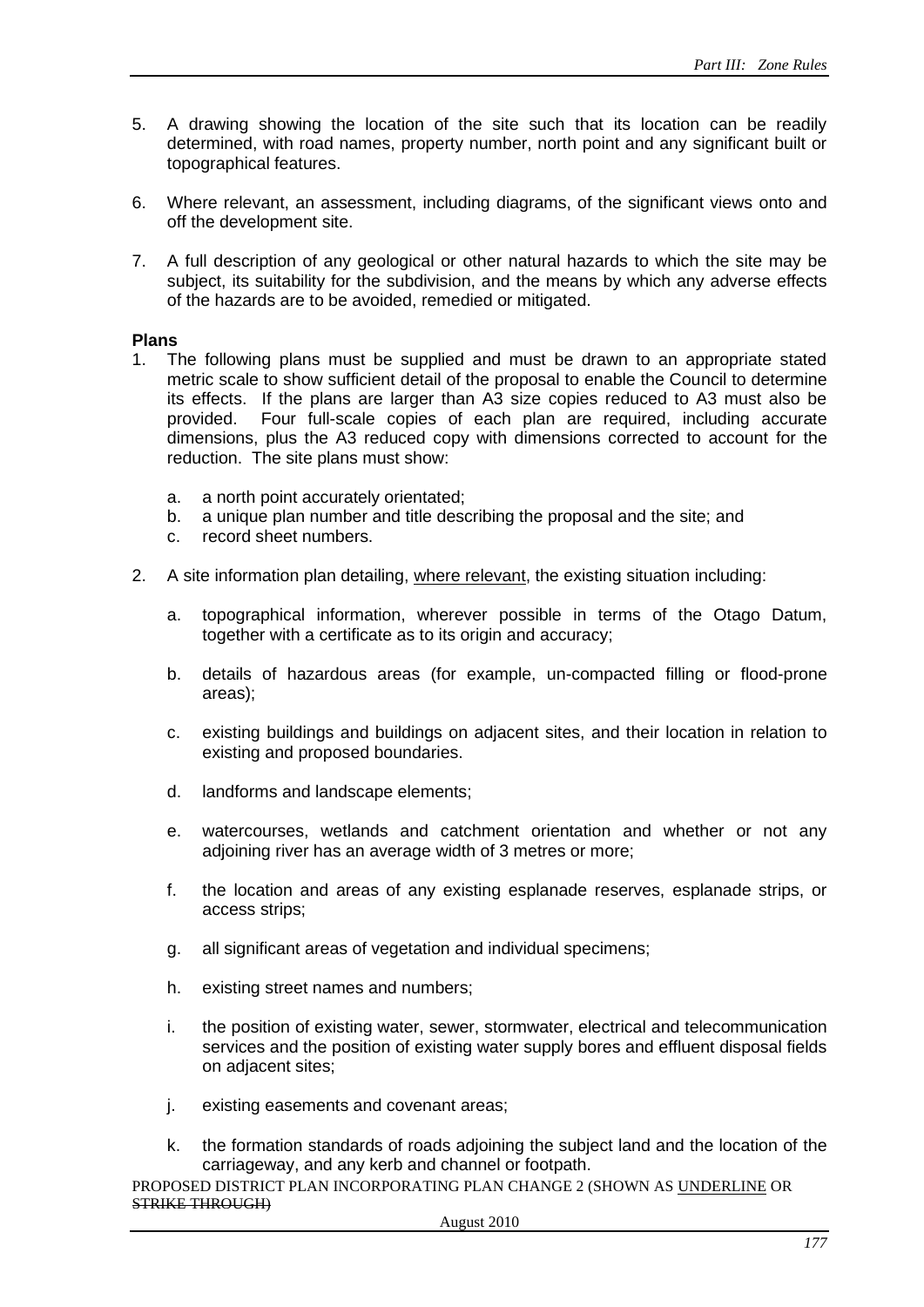- 3. A subdivision plan and associated information, detailing, where relevant, the proposed subdivision development including:
	- a. the position of all proposed lot, and certificate of title, boundaries and their dimensions;
	- b. the areas of all new lots, including net areas;
	- c. existing indicative building positions and their location in relation to existing and proposed boundaries;
	- d. indicative vehicle access points and driveways on street edges;
	- e. location and type of all proposed trees and other vegetation, including all existing vegetation to be retained;
	- f. proposed earthworks and retaining walls, their scale and dimensions;
	- g. proposed methods of servicing the new lots with water, sewer, stormwater, electrical and telecommunication services;
	- h. any land proposed to be set aside as new road and or public open space for recreational purposes;
	- i. levels on the new lot boundaries, and except where the lots are less than  $1000m<sup>2</sup>$ in area or has a uniform grade of less than 1 in 10, contours of each lot.
	- j. formation widths and grades of proposed roads and rights-of-way, parking bays and bus stops;
	- k. proposed easements and covenant areas;
	- l. the location and areas of new reserves to be created, including any esplanade reserves to be set aside on a survey plan under Section 231;
	- m. the location and areas of esplanade strips proposed to be created under Section 232 to meet the requirements of the District Plan;
	- n. the location of any part of the bed of a river or lake, which is required under Section 237A to be shown on a survey plan as land to be vested in the Crown; and
	- o. information to show compliance with any other District Plan rule.

#### **Further Information**

- 1. Further information may be required from an applicant where it is considered necessary to better understand the nature of the activity, the effect it may have on the environment, or the ways in which adverse effects may be mitigated. The Council may also commission a report, at the applicant's expense, on any matters raised in relation to the application or on any environmental assessment or effects.
- 2. In particular, a report may be commissioned by the Council if the application relates to:
	- a natural hazard, or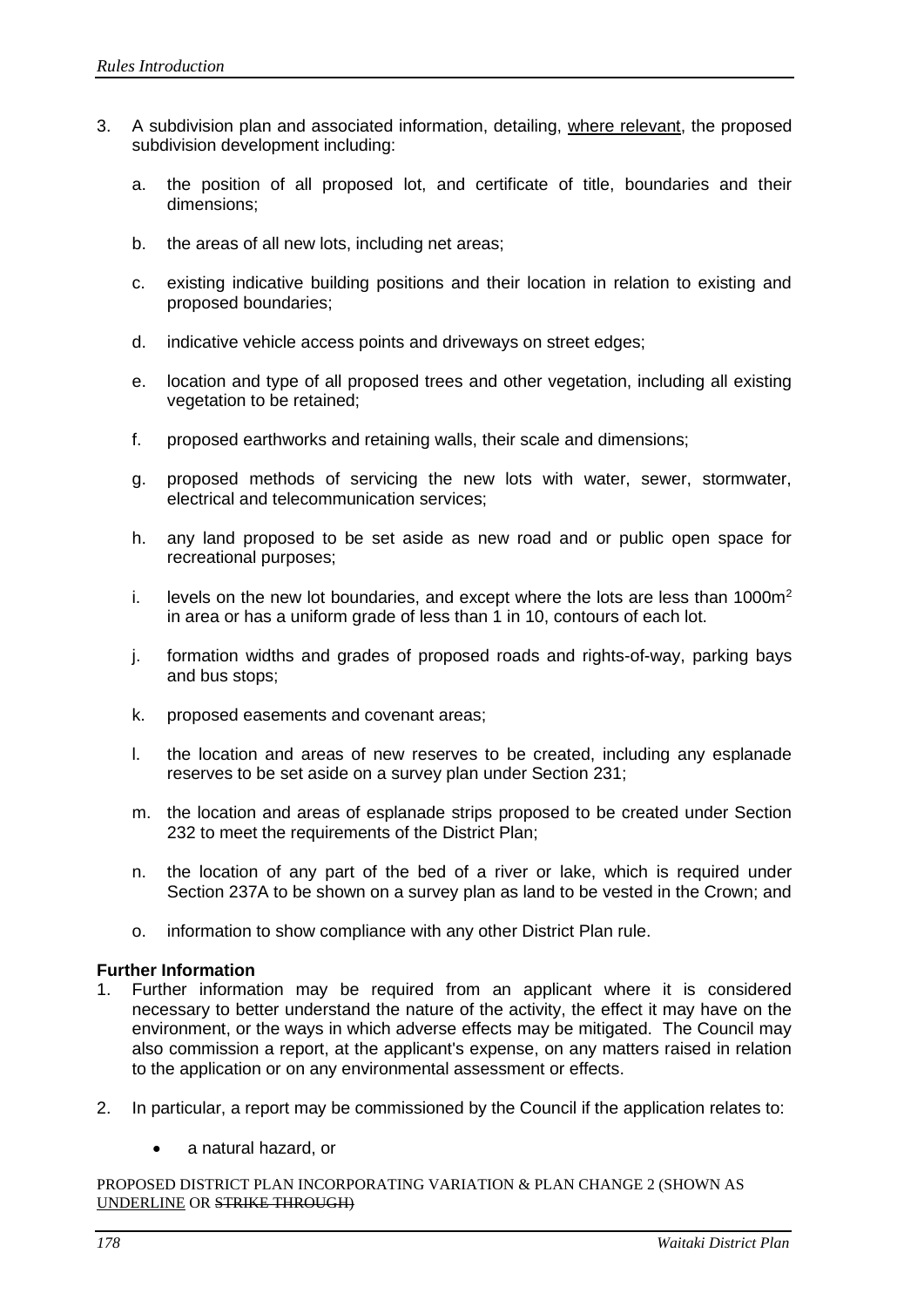- the use or storage of a hazardous substance, or
- a heritage item, site or structure, or
- an activity which is likely to cause significant adverse effects on the environment which are not adequately dealt with by proposals in the application to remedy, mitigate or avoid those effects.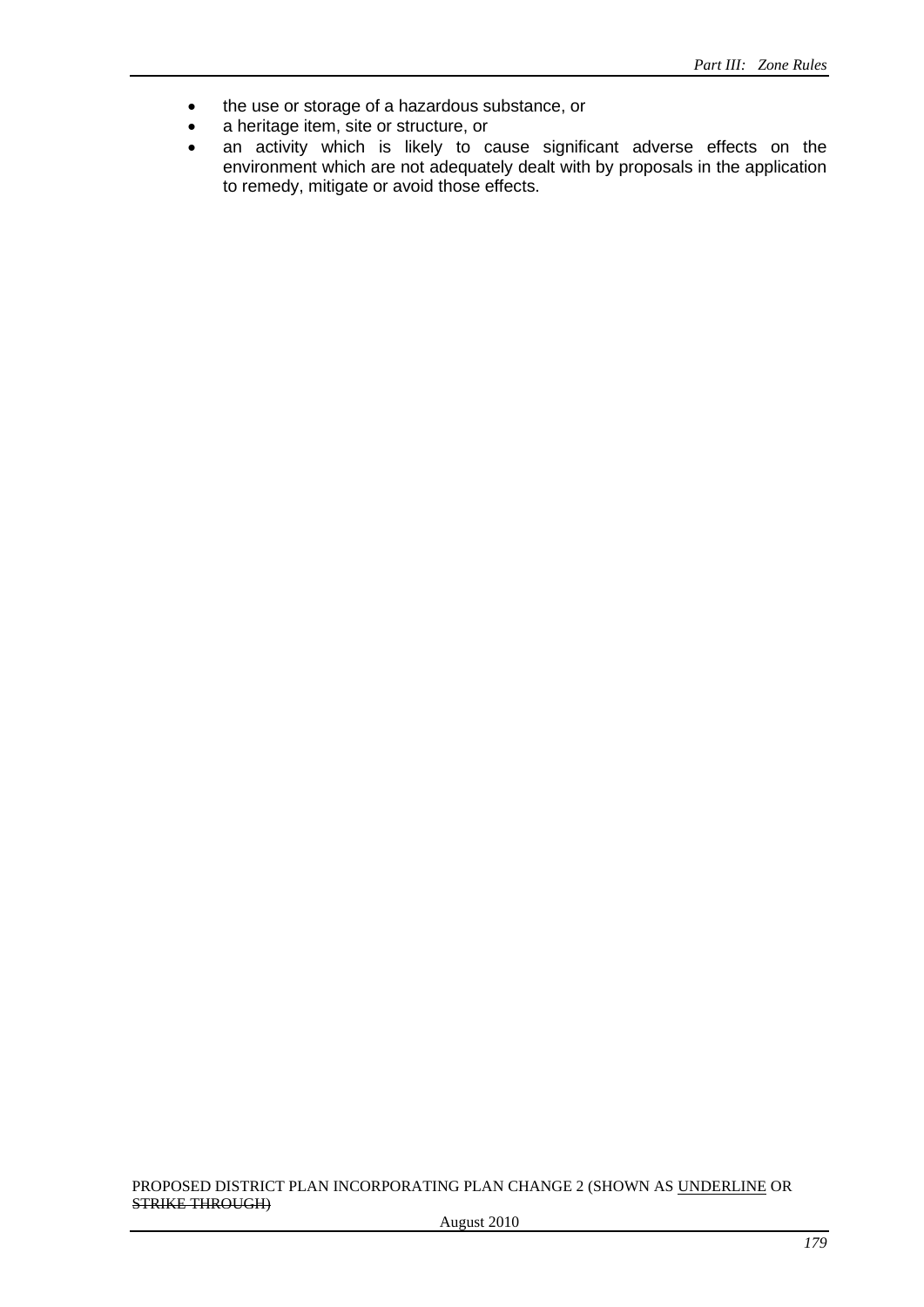# **1.2.4 NOTIFICATION**

Subject to the provisions of the Act, an application for a resource consent is not required to be notified in accordance with Section 93 of the Act, if:

- i. The application is for a subdivision consent which is a controlled activity.
- ii. The application relates to a controlled activity, or a discretionary activity over which the Council has restricted the exercise of its discretion, and the Plan expressly permits consideration of the application without the need to obtain the written approval of affected persons.
- iii. The application relates to a controlled activity and written approval has been obtained from every person who in the opinion of the Council may be adversely affected by the granting of the resource consent; unless in the Council's opinion it is unreasonable, in the circumstances, to require the obtaining of every such approval.
- iv. The application relates to a discretionary activity or non-complying activity and the Council is satisfied that the adverse effect on the environment of the activity for which consent is sought will be minor; and
- v. Written approval has been obtained from every person whom the Council is satisfied may be adversely affected by the granting of the resource consent; unless the Council considers it is unreasonable in the circumstances to require the obtaining of every such approval.

Notwithstanding (i) to (v) above, the Council may require any application to be notified even if this Plan expressly provides that it need not be notified, if the Council considers special circumstances exist in relation to the application.

#### **NOTIFICATION PROCEDURE**

- 1. The notification process is carried out in accordance with the requirements of Section 93 of the Act. This procedure involves preparing a notice in the forms set out in the Resource Management (Forms) Regulations 1991 (Form 6) and serving copies of it on the following people:
	- a. Owners and occupiers of the site.<br>b. Persons likely to be directly affect
	- Persons likely to be directly affected, including adjacent owners and occupiers of land.
	- c. Local authority, iwi authorities and others as the Council considers appropriate. This category may include Heritage Protection Authorities, Ministers of the Crown, interest groups and community organisations.
- 2. The notice is also required to be fixed to a conspicuous place on the subject site and to be published in the newspaper.
- 3. The notice will give details of the application and give the closing date for submissions to be received by the Council. Submissions must be in writing and may be made by any person. They should be sent to the Council Office nominated in the notice and served on the applicant.

### **1.2.5 COSTS - APPLICATIONS AND PLAN CHANGES**

The Council policy involves cost recovery in respect of applications for Resource Consents or Plan Changes. Applicants should ascertain from the Council the range and level of those